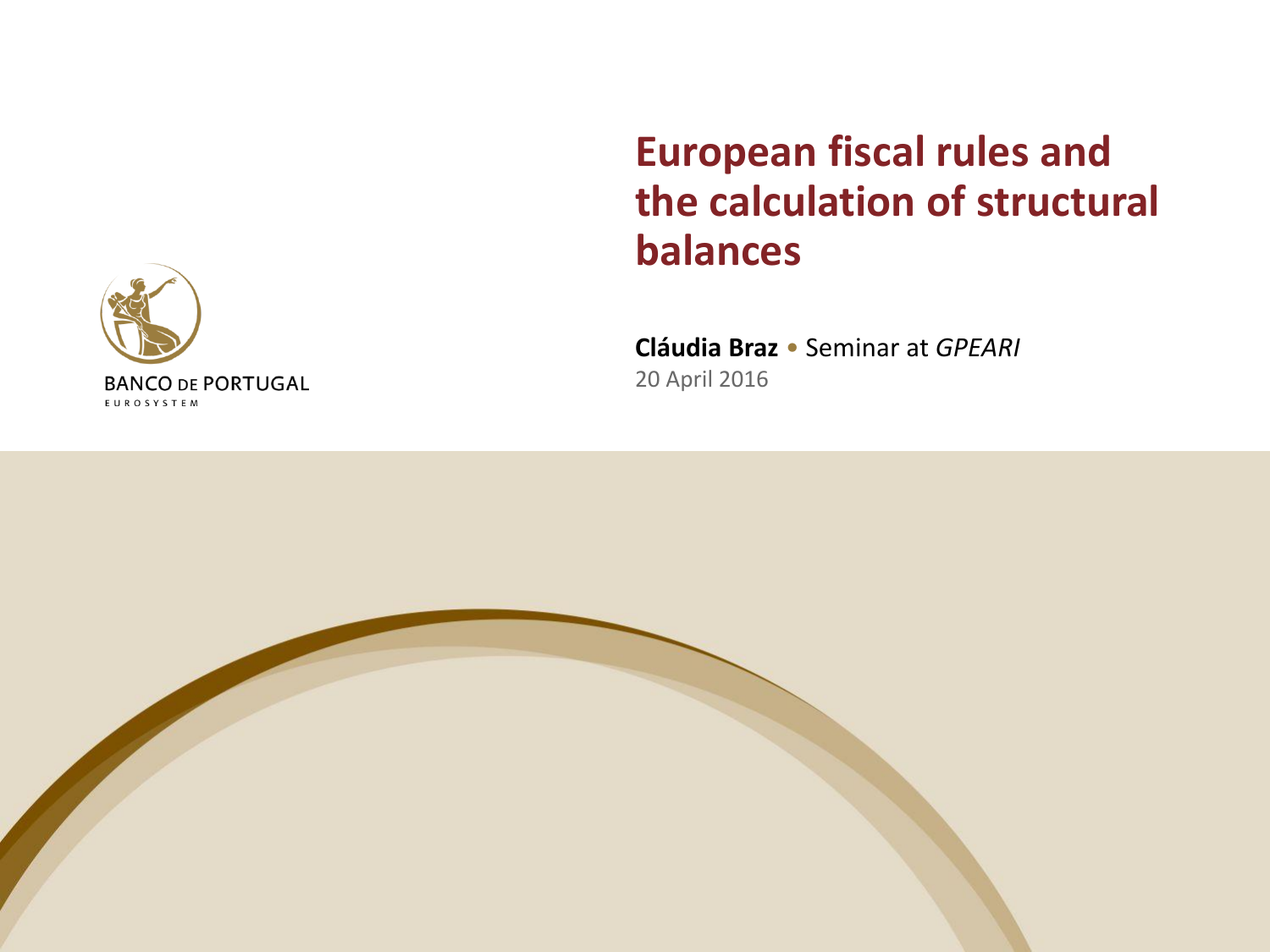

#### 1. Motivation **Outline**

- 2. Structural balances in the context of the Stability and Growth Pact (SGP)
- 3. Methodologies for calculating cyclically-adjusted budget balances
- 4. Temporary measures
- 5. Structural balances in Portugal: values and fulfilment of EDP requirements
- 6. Final remarks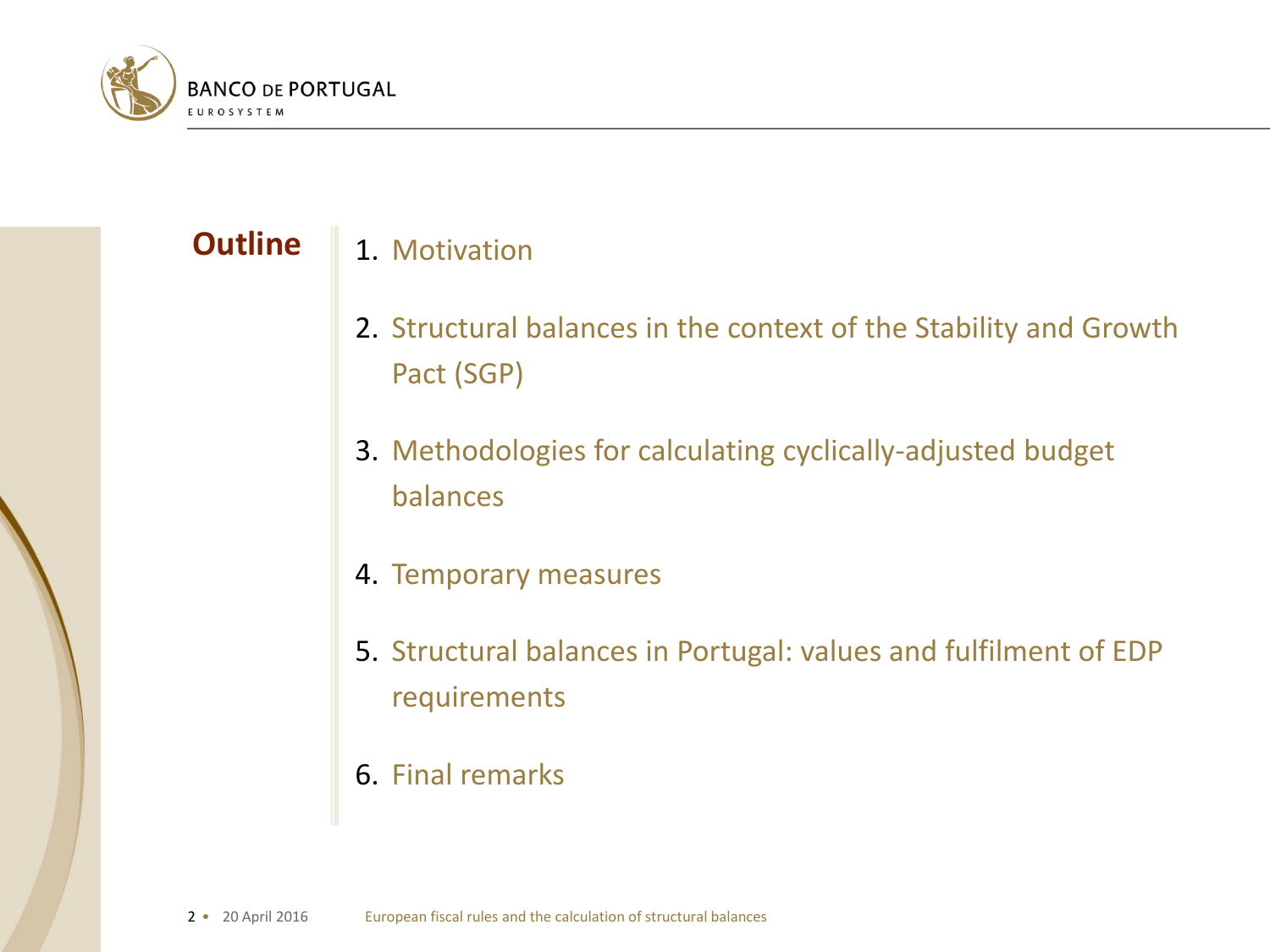

- **The concept of structural budget balance has gained prominence in the last decades, in particular in the context of the Stability and Growth Pact (SGP).**
- **The concept itself is not easy to understand:** different methodologies for cyclical adjustment lead to different results, revisions of past values, not possible to capture all cyclical influences, difficulties in identifying temporary measures...
- **The increasing complexity of the SGP rules makes difficult to understand the role of structural balances.**



**The aim of this Special Issue (published in the October Economic Bulletin of Banco de Portugal) was to clarify these issues, in the simplest way possible.**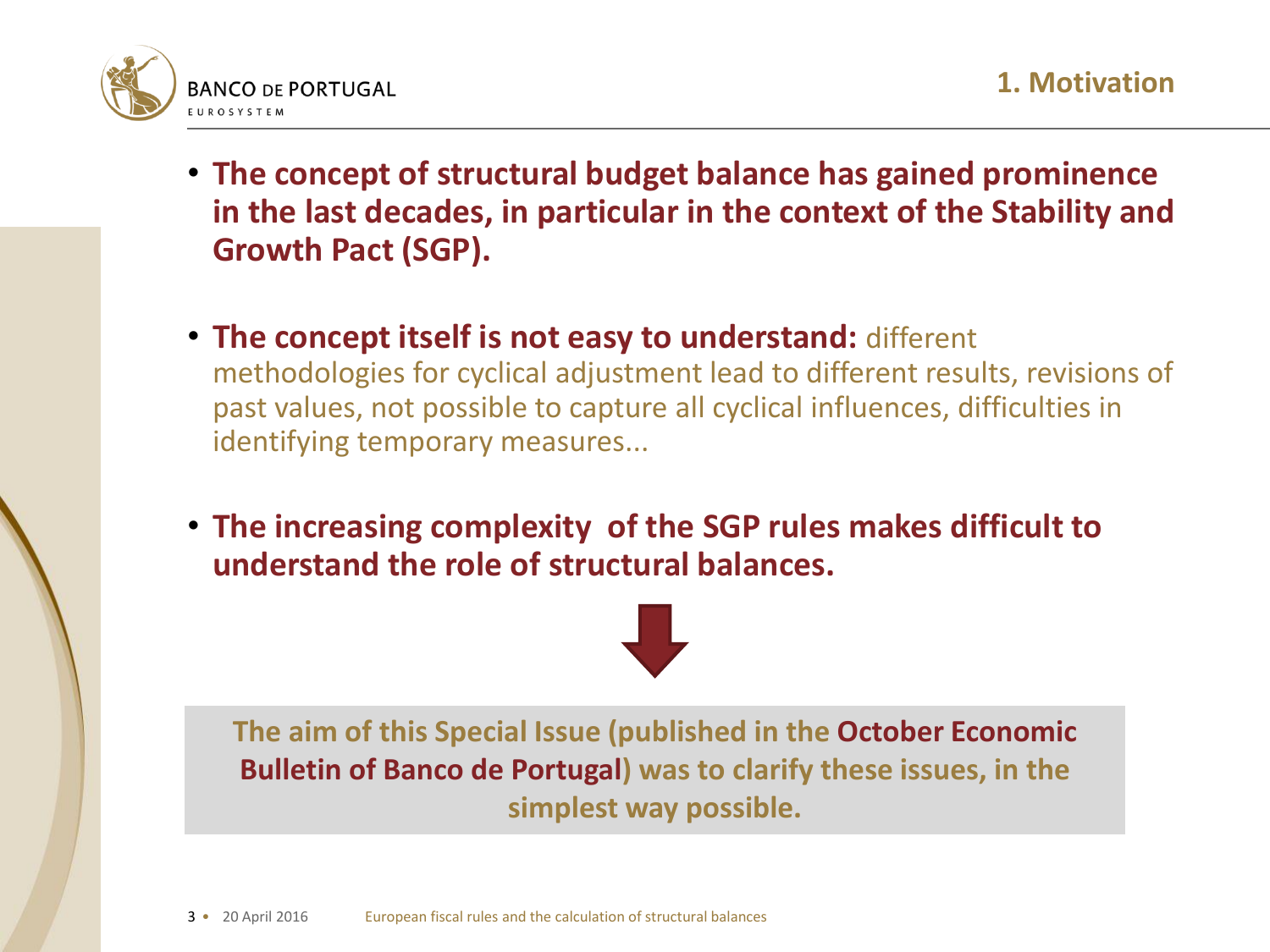

**2015**

**2014**

**2013**

**2011**

**2005**

**1999**

**1998**

**1997**

**1992**

#### **2. Structural balances in the context of the SGP**

**The Commission makes public a communication on the use of flexibility in the context of the SGPm) ,** in particular regarding structural reforms and investment.

**A review of the** *Six Pack and the Two Pack* **l) foreseen in legislation highlights some advantages and identifies possible areas for improvement.**

**The Fiscal Compacti) (part of the Treaty on Stability, Coordination and Governance in the EMU) reinforces the preventive arm.**

**The** *Two Pack* **j) reinforces the economic coordination amongst Member States and introduces new tools for monitoring.** Some details are introduced in a document with the specifications for its implementation.<sup>k</sup>)

**The** *Six Pack* **g) is introduced,** composed by a set of legislation. The monitoring of budgetary and economic policies is organised according to the European Semester and several details of the SGP implementation are established in the Code of conduct.<sup>h)</sup>

**First revision of the SGP.** The monitoring and surveillance are reinforced<sup>e)</sup> (the concept of medium term budgetary objective - MTO - is introduced and a convergence trajectory to its fulfilment is defined) and the excessive deficit procedure is speed up and clarified. $<sup>f</sup>$ </sup>

**The rules of the corrective armd) came into force.**

The rules of the preventive arm<sup>c)</sup> came into force.

**Arise of the Stability and Growth Pact (SGP).b)** The Member States of the EU agree on reinforcing the monitoring and coordination of national fiscal and economic policies to promote the fulfilment of the deficit and debt thresholds included in the Maastricht Treaty.

**Signature of the Maastricht Treaty.a)** In fiscal terms, the Treaty established as criteria the 3% of GDP limit for the deficit and 60% of GDP for public debt to allow the access to the single currency.

#### **The SGP is a complex set of legislation which evolved over time…**

**… but the Special Issue includes a very useful chronology of events with the associated online links.**

#### **An important reference:**  *Vade Mecum on the SGP*

*Now updated annually: last update March 2016*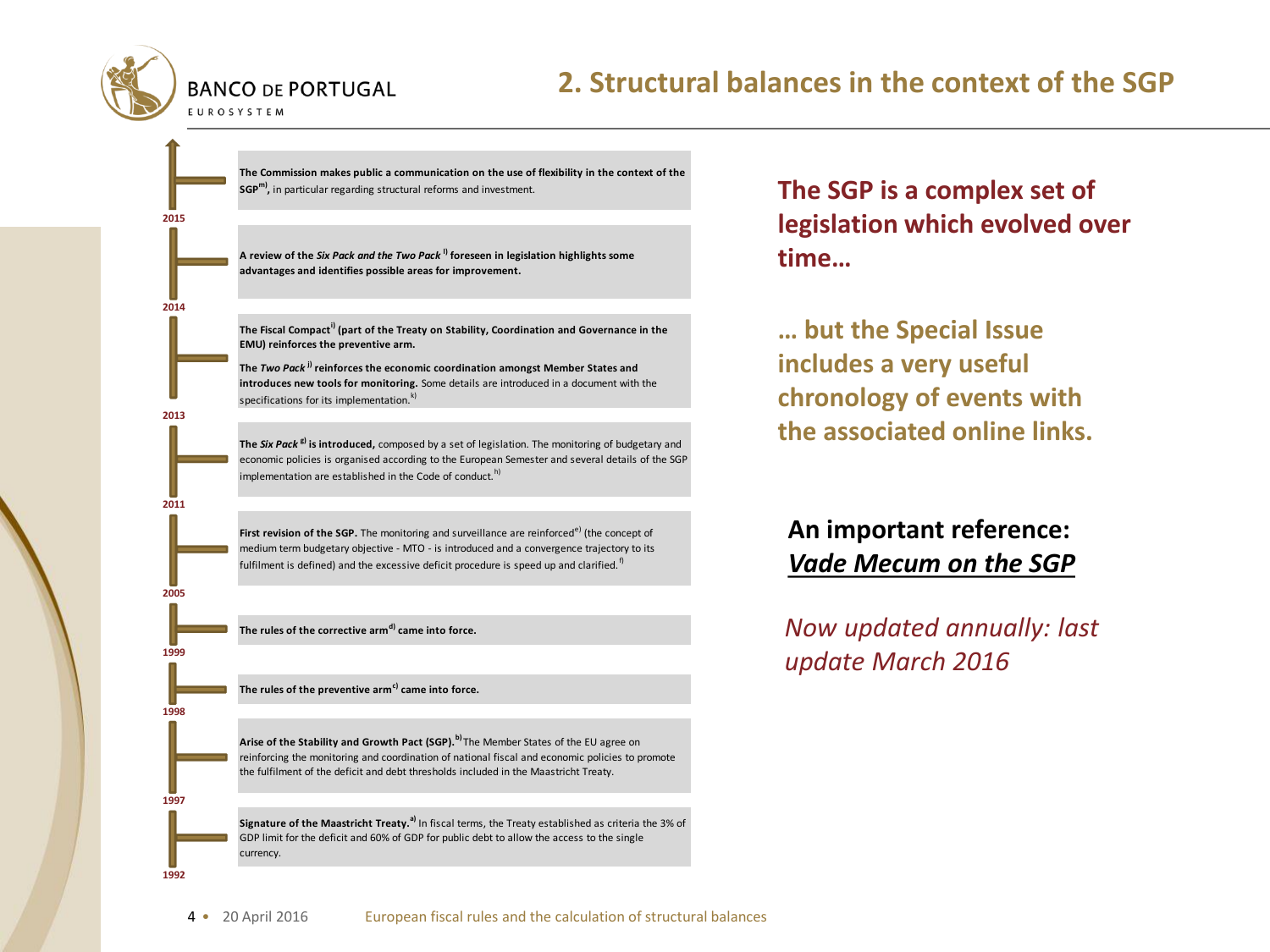

• **The legislation underpinning the initial version of the SGP was adopted in 1997**: 3% of GDP reference value for the actual deficit and the requirement to achieve a budgetary position close to balance or in surplus in the medium term.

• **The SGP was first amended in 2005 and involved changes both to the preventive and corrective arms:** introduction of a country-specific medium term budgetary objective (MTO) – defined in structural terms based on the respective general government debt ratio and the fiscal pressure caused by the ageing of population. In both arms, the legislation specified the size of the structural balance correction for the countries that still had not reached the MTO or that had excessive deficits.

**Structural Balance = Headline Balance-Cyclical Component-Temporary Measures**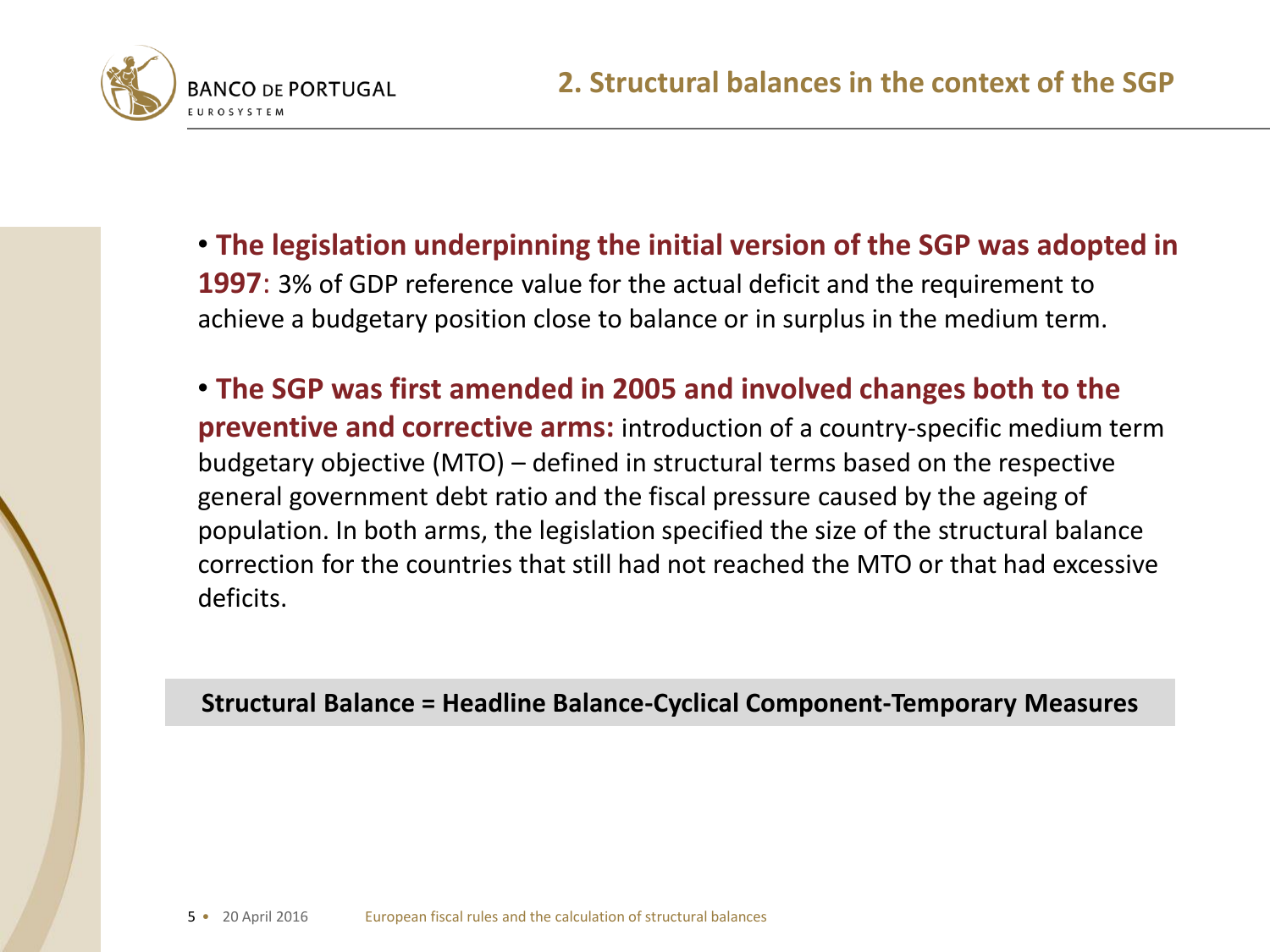

• **The SGP was revised for a second time in 2011 through a set of laws known as the Six-Pack:** one important innovation was the specification of the concept of significant deviation from the adjustment path towards the MTO and the definition of the corrective mechanism upon identification of this situation.

• **In March 2012, 25 European Union countries<sup>2</sup> signed the Treaty on Stability, Coordination and Governance in the Economic and Monetary Union (TSCG) which contains the Fiscal Compact:** it set a lower limit for the MTO (-0.5% of GDP or -1.0% of GDP only for countries with a debt ratio below 60 per cent of GDP and with low sustainability risk in public finances) and defined that it should be included in national legislation, preferably at constitutional level.

**The current MTO for Portugal is a structural balance of -0.5 per cent of GDP.**

*[Recently the minimum limit for the MTO was revised and currently stands at a surplus of 0.25 per cent of GDP]*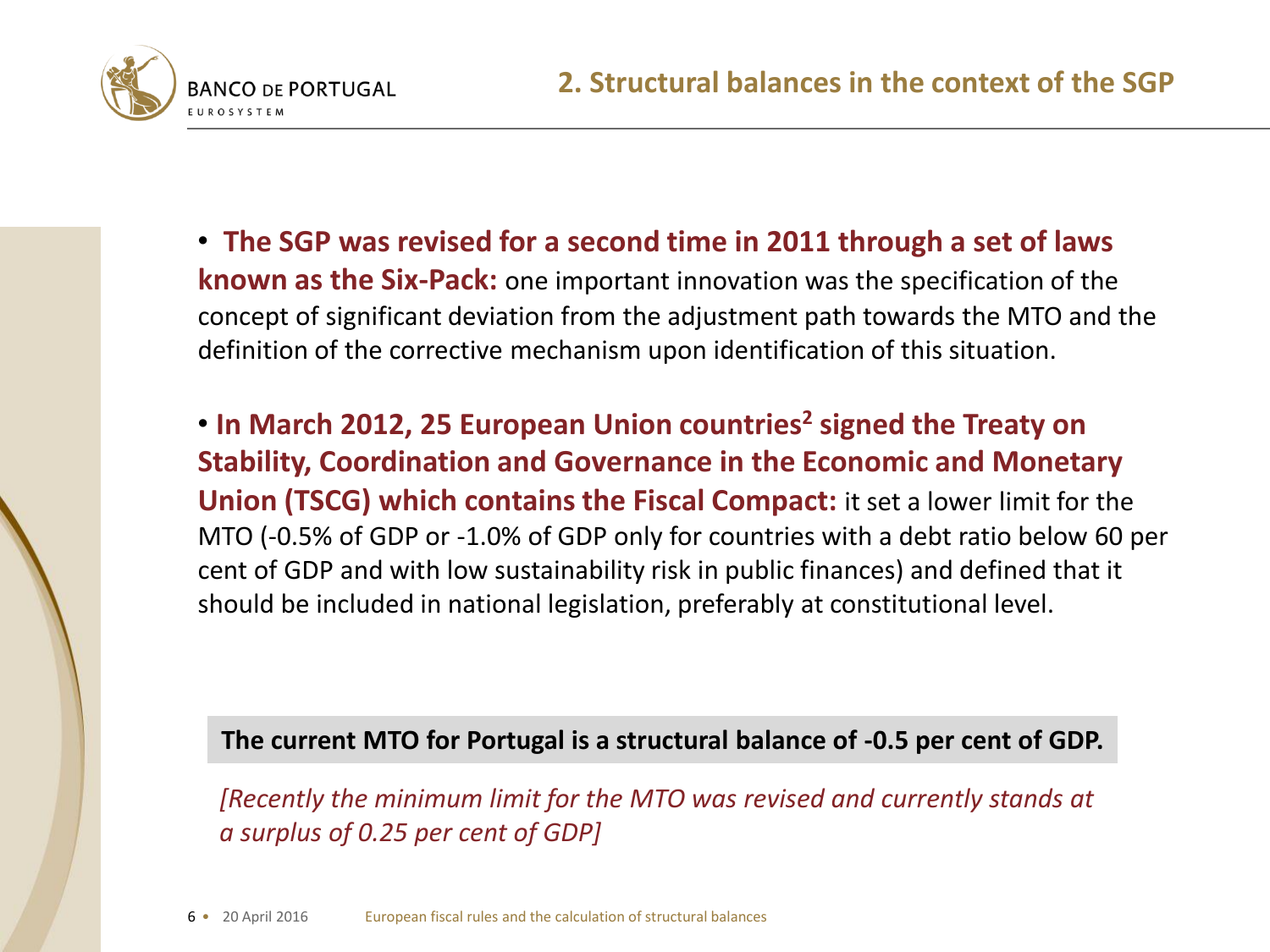

### **Annual adjustment of the structural balance towards the MTO in the context of the preventive arm of the SGP**

|                          |                                     | Required annual fiscal adjustment (p.p. of GDP)                              |                                                                                 |  |  |  |  |  |
|--------------------------|-------------------------------------|------------------------------------------------------------------------------|---------------------------------------------------------------------------------|--|--|--|--|--|
|                          | <b>Condition</b>                    | Debt $< 60\%$ and no<br>sustainability risk                                  | Debt > 60% or sustainability<br>risk                                            |  |  |  |  |  |
| <b>Exceptionally bad</b> | Real growth < 0%                    | No adjustment needed                                                         |                                                                                 |  |  |  |  |  |
| times                    | or output $gap < -4\%$              |                                                                              |                                                                                 |  |  |  |  |  |
| Very bad times           | $-4\% \leq$ output gap $\lt$ $-3\%$ | 0                                                                            | 0.25                                                                            |  |  |  |  |  |
| <b>Bad times</b>         | $-3\% \leq$ output gap < $-1.5\%$   | 0 if growth below potential,<br>0.25 if growth above potential               | 0.25 if growth below<br>potential, 0.5 if growth above<br>potential             |  |  |  |  |  |
| Normal times             | $-1.5\% \leq$ output gap $< 1.5\%$  | 0.5                                                                          | > 0.5                                                                           |  |  |  |  |  |
| Good times               | output gap $\geq 1.5\%$             | > 0.5 if growth below<br>potential, $\geq$ 0.75 if growth<br>above potential | $\geq$ 0.75 if growth below<br>potential, $\geq 1$ if growth above<br>potential |  |  |  |  |  |

Source: European Commission.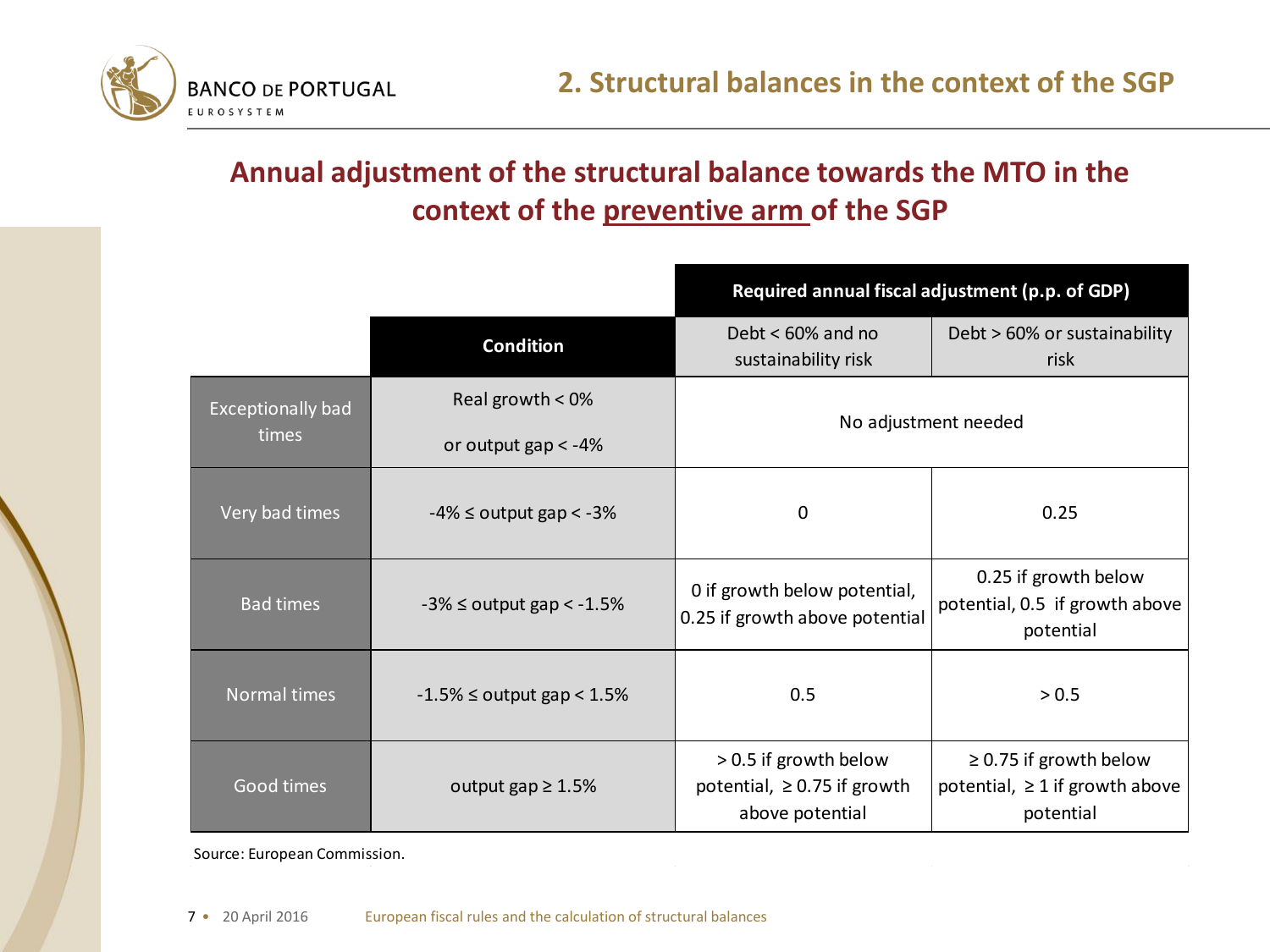

## NEW **The commonly agreed position on flexibility within the SGP (February 2016)**

#### **The structural reforms clause:**

• Allows for a temporary deviation from the MTO or the adjustment path towards it if structural reforms: **i)** have a verifiable positive impact on the long-term sustainability of public finances; **ii)** are major; and **iii)** are fully implemented.

- $\checkmark$  the 3% of GDP threshold should not be breached;
- $\checkmark$  the allowed deviation should not exceed 0.5% of GDP;
- $\checkmark$  restricted to one single time per period of adjustment towards the MTO;
- $\checkmark$  the maximum initial distance is 1.5% of GDP;
- $\checkmark$  if the country is granted also the investment clause, the cumulative temporary deviation may not exceed 0.75% of GDP.

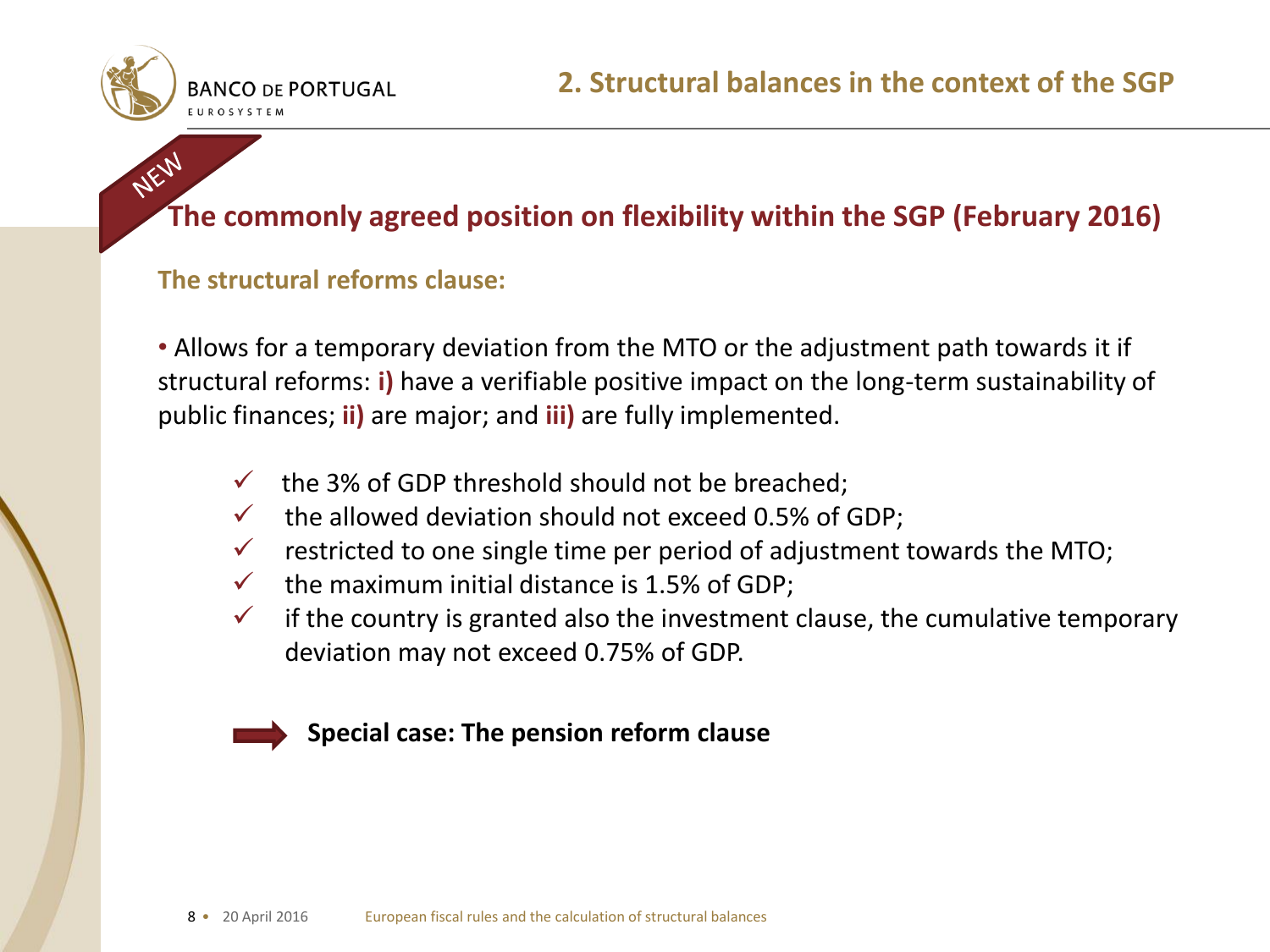

NEW

#### **The investment clause:**

• Allows for a temporary deviation from the MTO or the adjustment path towards it if investment: **i)** has a positive, direct and verifiable long-term budgetary effects on growth and on the sustainability of public finances.

- GDP growth is forecast to be negative or to remain well below its potential (resulting in negative output gap greater than 1.5%);
- an appropriate safety margin with respect to the 3% of GDP deficit reference value is preserved;
- projects co-funded by the EU on Structural and Investment Funds, Trans-European Network, Connecting Europe Facility and EFSI;
- $\checkmark$  the allowed deviation should not exceed 0.5% of GDP;
- $\checkmark$  restricted to one single time per period of adjustment towards the MTO;
- $\checkmark$  the maximum initial distance is 1.5% of GDP;
- $\checkmark$  if the country is granted also the structural reforms clause, the cumulative temporary deviation may not exceed 0.75% of GDP.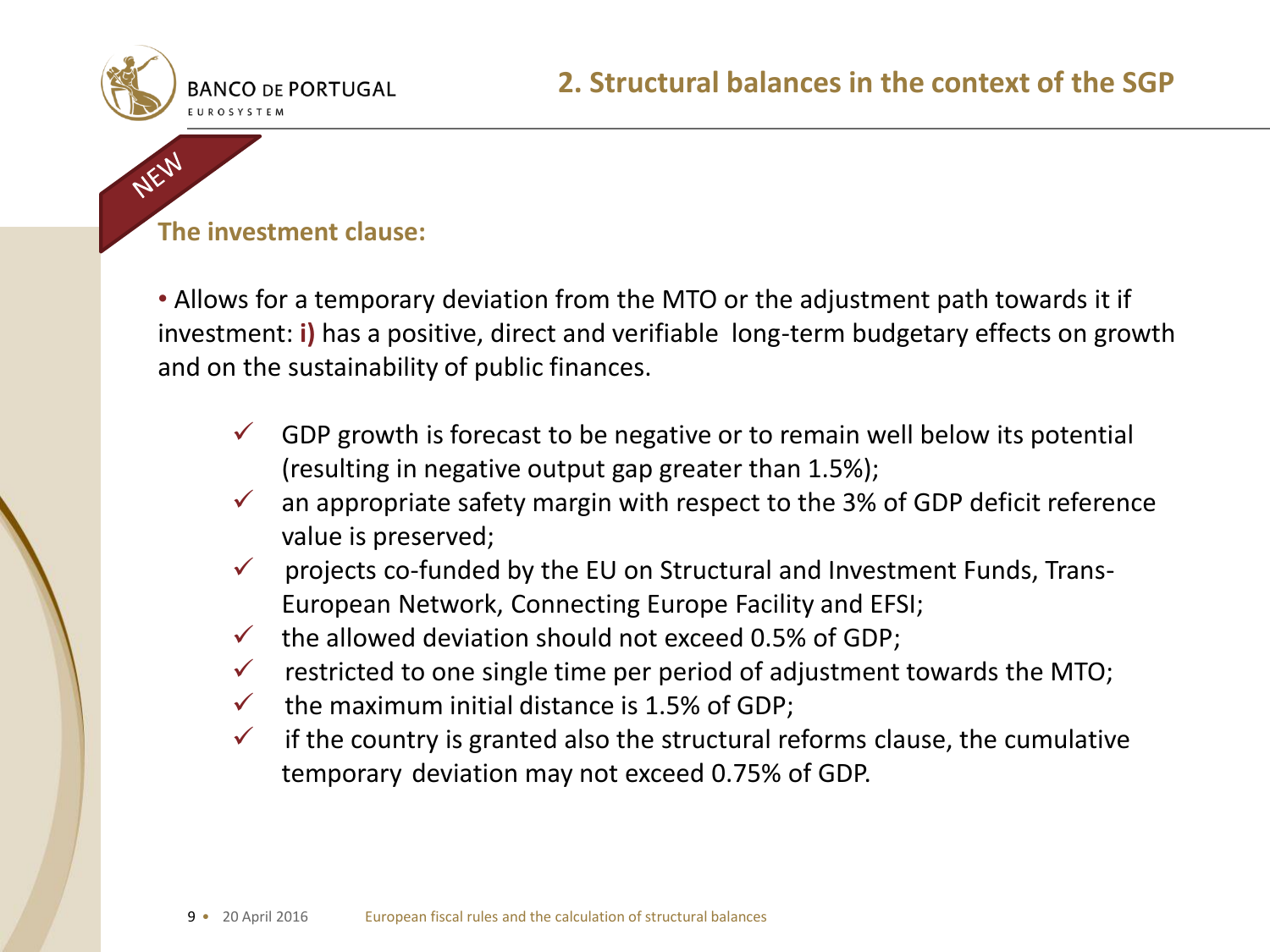



#### **The role of the structural balance under the corrective arm:**

• Under an EDP, recommendations are made to the Member State in question that specify the deadline year for correcting the situation (one year as a rule) and an adjustment path in terms of the nominal and **structural balances**.

• The Commission analyses compliance with these targets ex post as part of the assessment of the **effective action**.

• In this analysis, aside from the comparison between the change in the "observed" structural balance and the objective laid down in the EDP, the Commission calculates an "**adjusted fiscal effort**".

• Even when both indicators (observed and adjusted fiscal effort) do not meet the requirements defined, a careful analysis is undertaken for the decision over the effective action, taking into account other factors.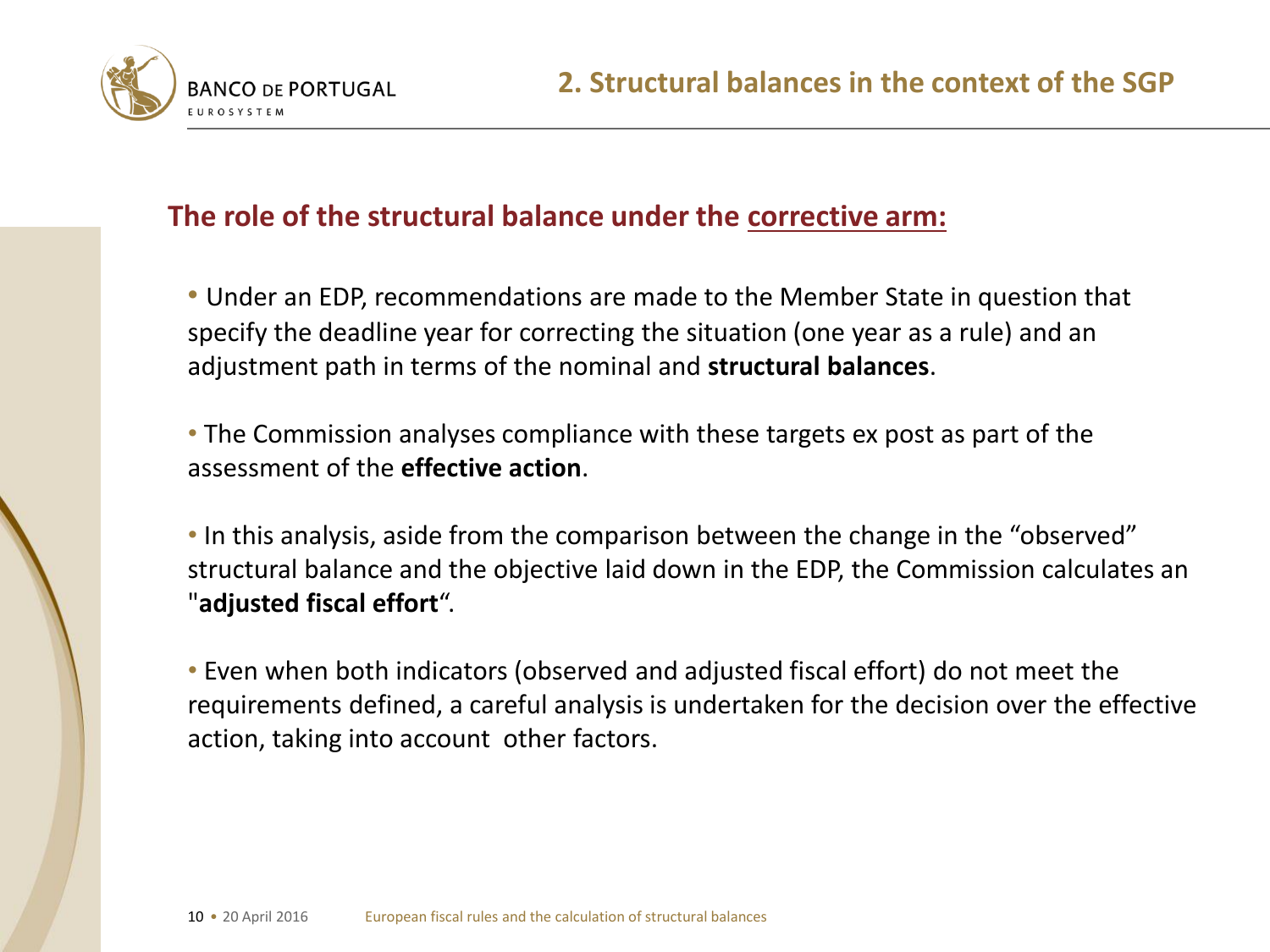

#### **European Commission**

- Relevant methodology in the context of the SGP.
- Cyclical component:

clical component:

\n
$$
BB_{\text{%GDP}}^{cycle} = \varepsilon_{BB_{\text{%GDP}}}, \text{GDP}^* \text{output } gap = \frac{\Delta BB_{\text{%GDP}}}{\Delta GDP} * \frac{(GDP - GDP^{pot})}{GDP^{pot}}
$$

• Semi-elasticity of the budget balance as a percentage of GDP , relative to GDP:

|                            | <b>Individual</b><br><b>elasticities</b><br>(relative to<br>$\overline{\textsf{GDP}})^{a)}$ | <b>Weights</b><br>$(%)^b$ | Semi-<br>elasticities <sup>c)</sup> |
|----------------------------|---------------------------------------------------------------------------------------------|---------------------------|-------------------------------------|
| Revenue                    |                                                                                             | 41,08                     | $-0,02$                             |
| Taxes on households income | 1,97                                                                                        | 14,02                     | 0,06                                |
| Taxes on firms income      | 1,33                                                                                        | 7,91                      | 0,01                                |
| Indirect taxes             | 1,00                                                                                        | 34,21                     | 0,00                                |
| Social contributions       | 0,79                                                                                        | 29,09                     | $-0,03$                             |
| Other revenue              | 0,00                                                                                        | 14,77                     | $-0,06$                             |
| <b>Expenditure</b>         |                                                                                             | 46,42                     | $-0,53$                             |
| Unemployment benefits      | $-6,04$                                                                                     | 2,18                      | $-0,07$                             |
| Other expenditure          | 0,00                                                                                        | 97,82                     | $-0,45$                             |
| <b>Budget balance</b>      |                                                                                             |                           | 0,51                                |

**Sources**: Mourre *et al.* (2014) and Banco de Portugal.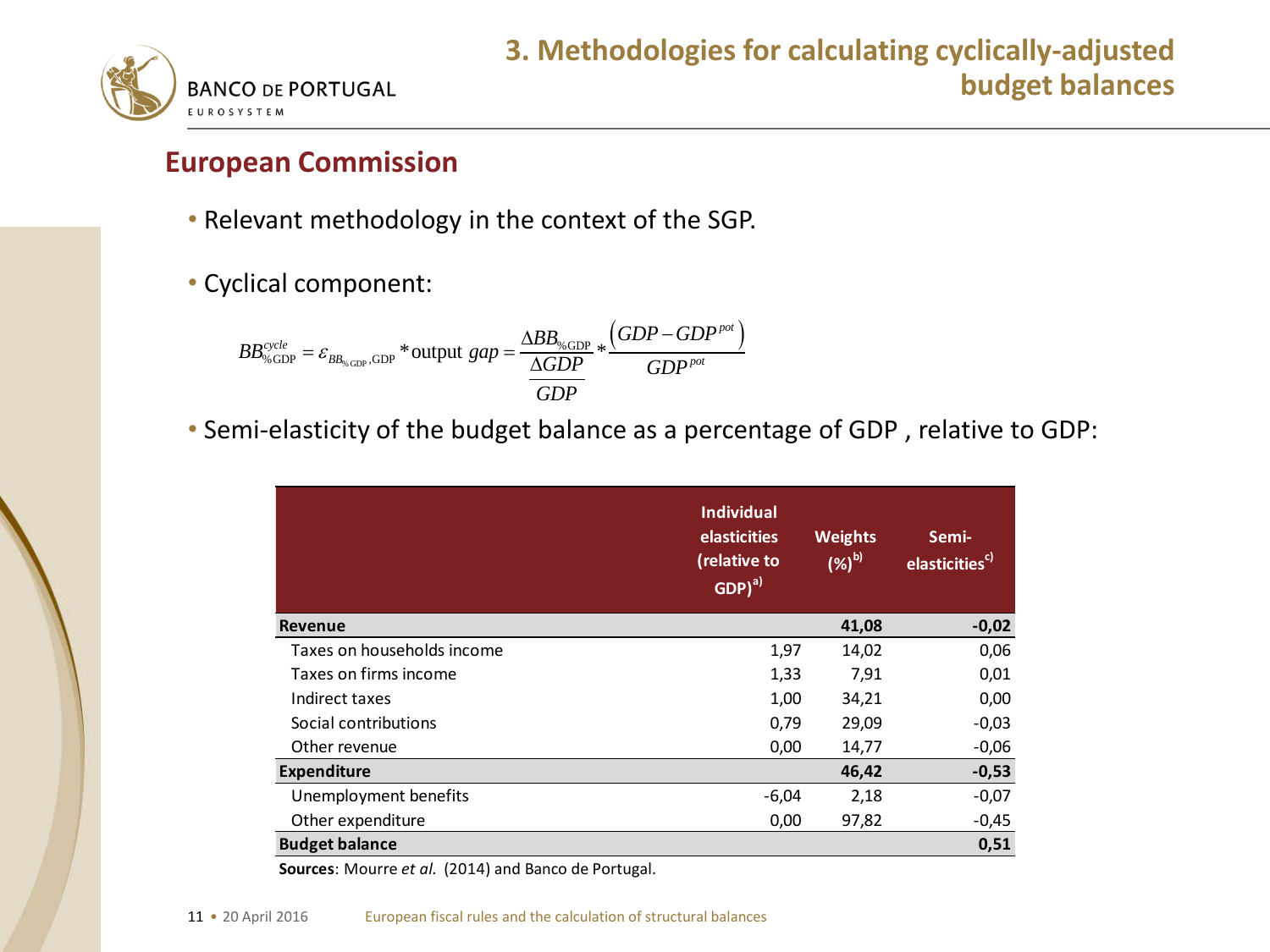

#### **European Commission (cont.)**

• Cobb-Douglas production function (Havik *et al.* (2014)):





Sources: European Commission and Banco de Portugal.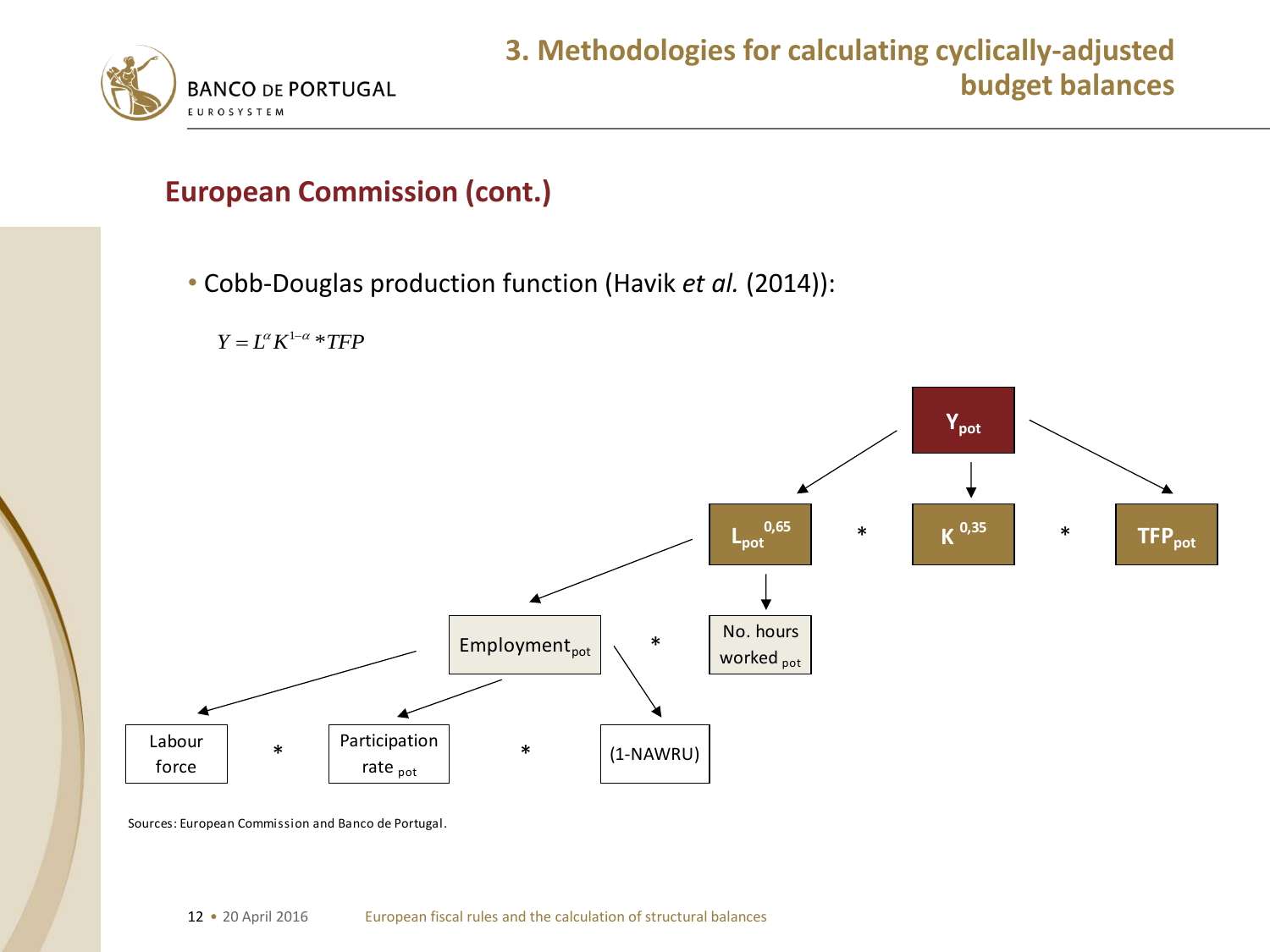

#### **European Commission (cont.)**

- **Main cons:**
	- Complexity of the methodology;
	- Difficulties in duplicating results;
	- Not symmetrical, by construction;
	- Frequent revisions;
	- Does not take into account composition of growth effects.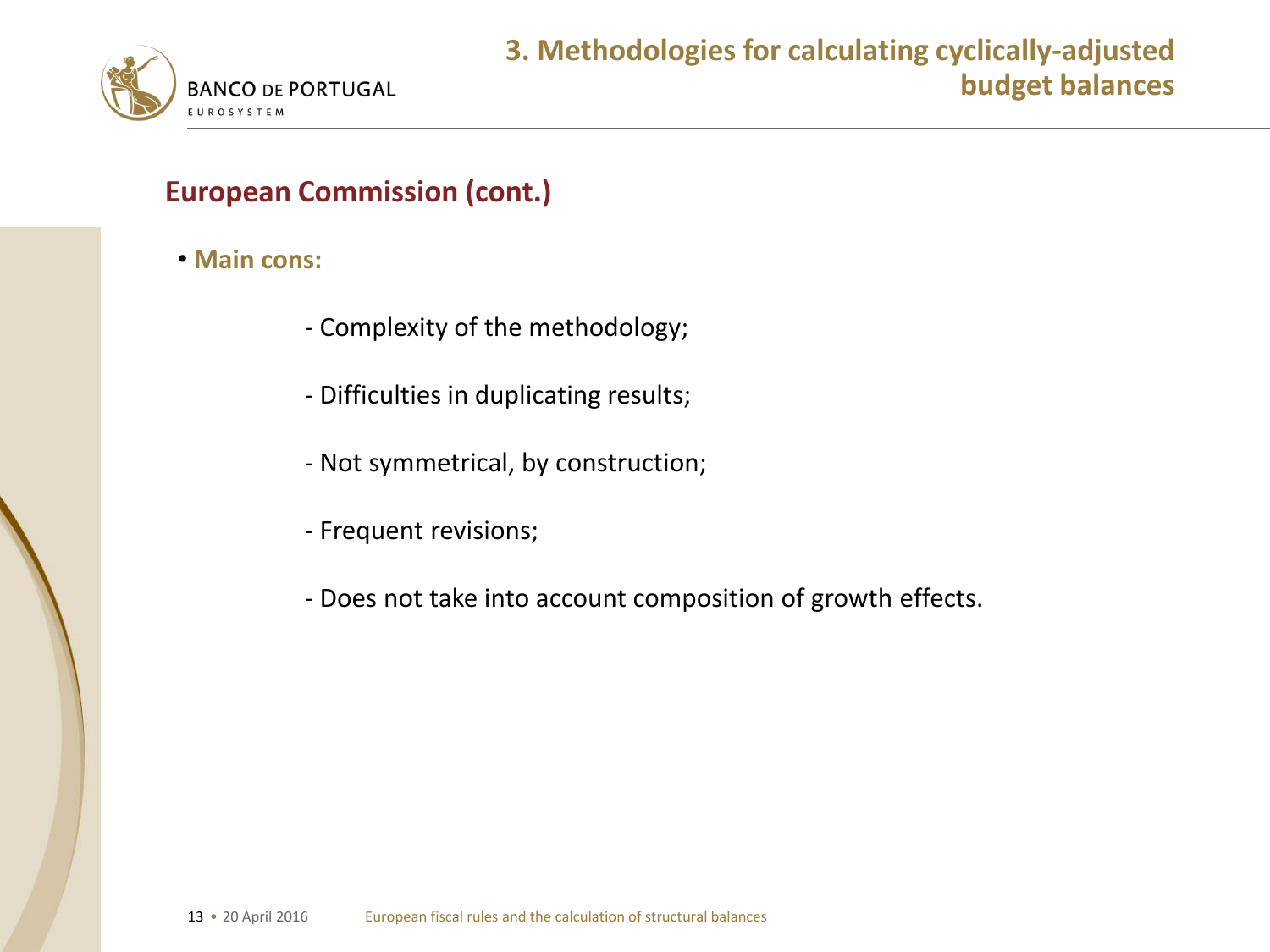

#### **European Commission (cont.)**

**Output gap in the European Commission methodology: revisions since the real-time estimate (Portugal)**

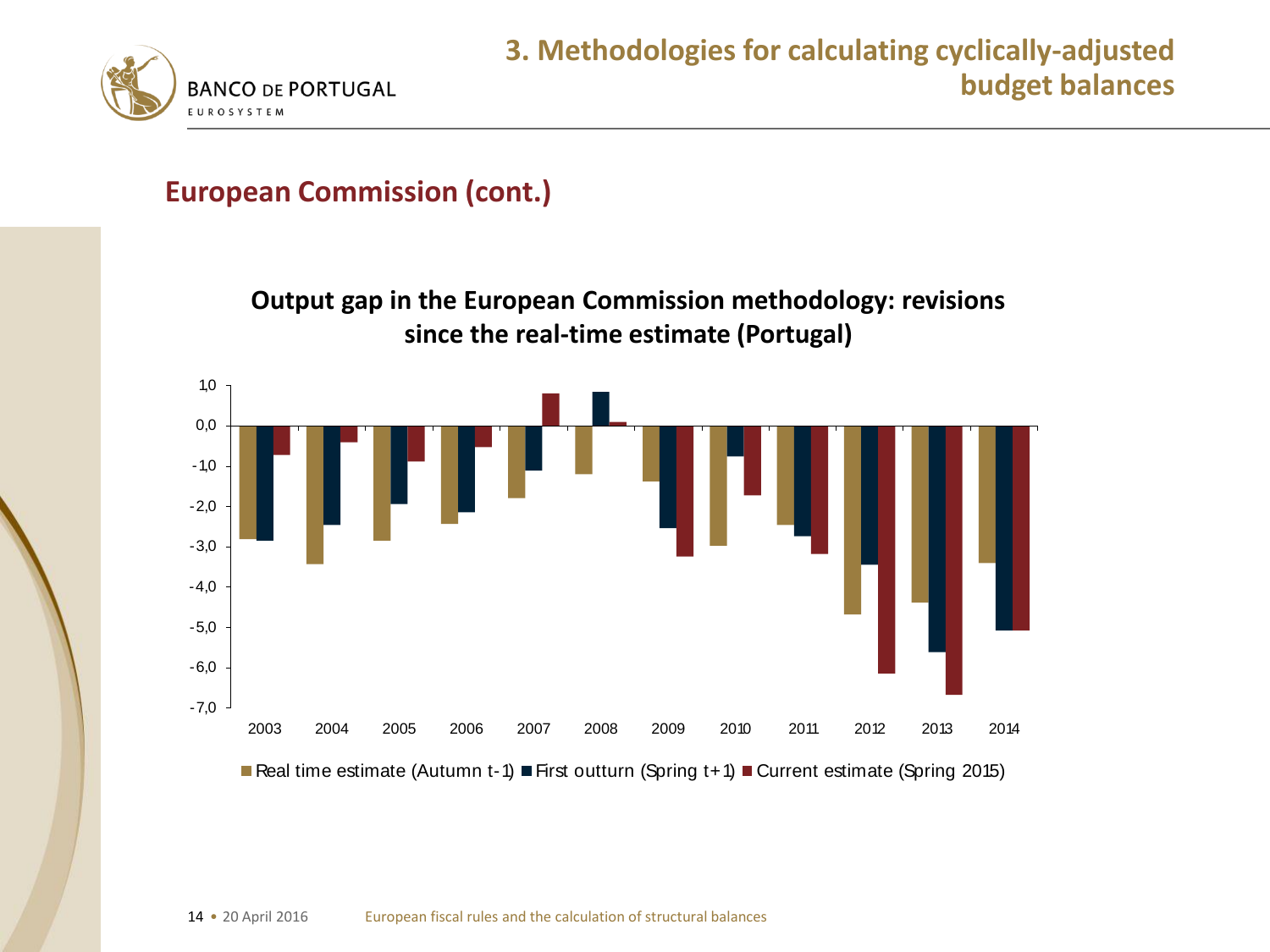

#### **European System of Central Banks**

• Adopted in 2001 (Bouthevillain *et al.* (2001)).

• It assumes that the budgetary components affected by the economic cycle have macroeconomic bases (defined in real terms) that are different from GDP and that explain better their evolution:

> - Taxes on households income (private sector wage bill), Taxes on corporate income (private sector GDP), Taxes on production and imports (private sector consumption), social security contributions (private sector wage bill), and, on the expenditure side, unemployment-related expenditure (number of unemployed).

of unemployed).

\n
$$
BB_{\% GDP}^{cycle} = \frac{\sum_{i=1}^{4} R_i^{cycle} - E_U^{cycle}}{GDP} = \frac{\sum_{i=1}^{4} \varepsilon_{R_i, X_i} * \left( \frac{X_i - X_i^{trend}}{X_i^{trend}} \right) * R_i - \varepsilon_{E_U, X_U} * \left( \frac{X_U - X_U^{trend}}{X_U^{trend}} \right) * E_U}{GDP}
$$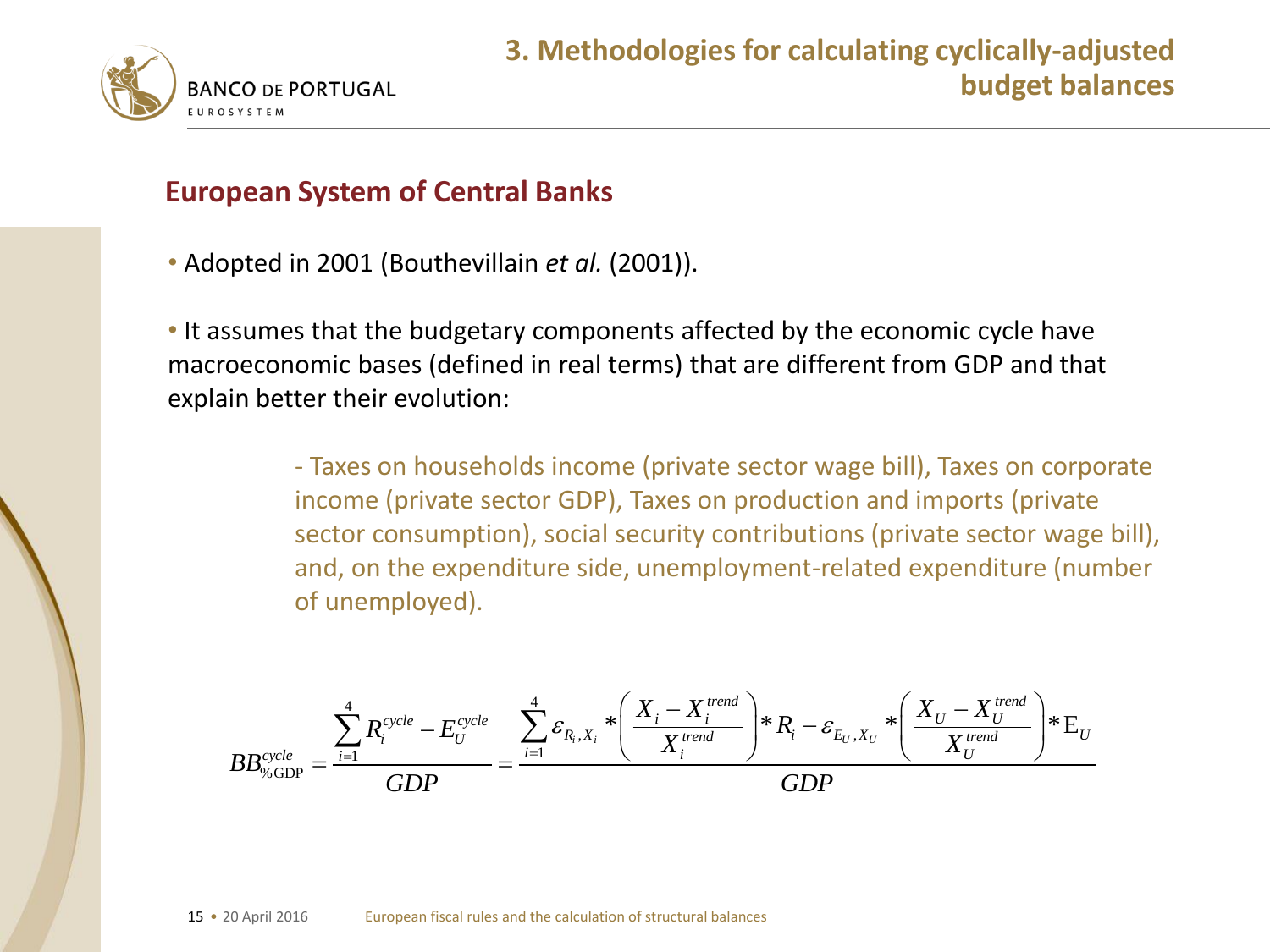

#### **European System of Central Banks (cont.)**

- **Main pros:**
	- Symmetrical;
	- (Reasonably) Transparent and easy to implement;
	- Allows a disaggregated analysis of structural revenue and expenditure items;
	- Allows the calculation of composition of growth effects.

The composition effect may be estimated through the difference between the cyclical component described above and that obtained by multiplying an aggregate semi-elasticity by the output gap. Banco de Portugal's latest estimate for this semi-elasticity was 0.50, however this is being updated as it was calculated in 2006.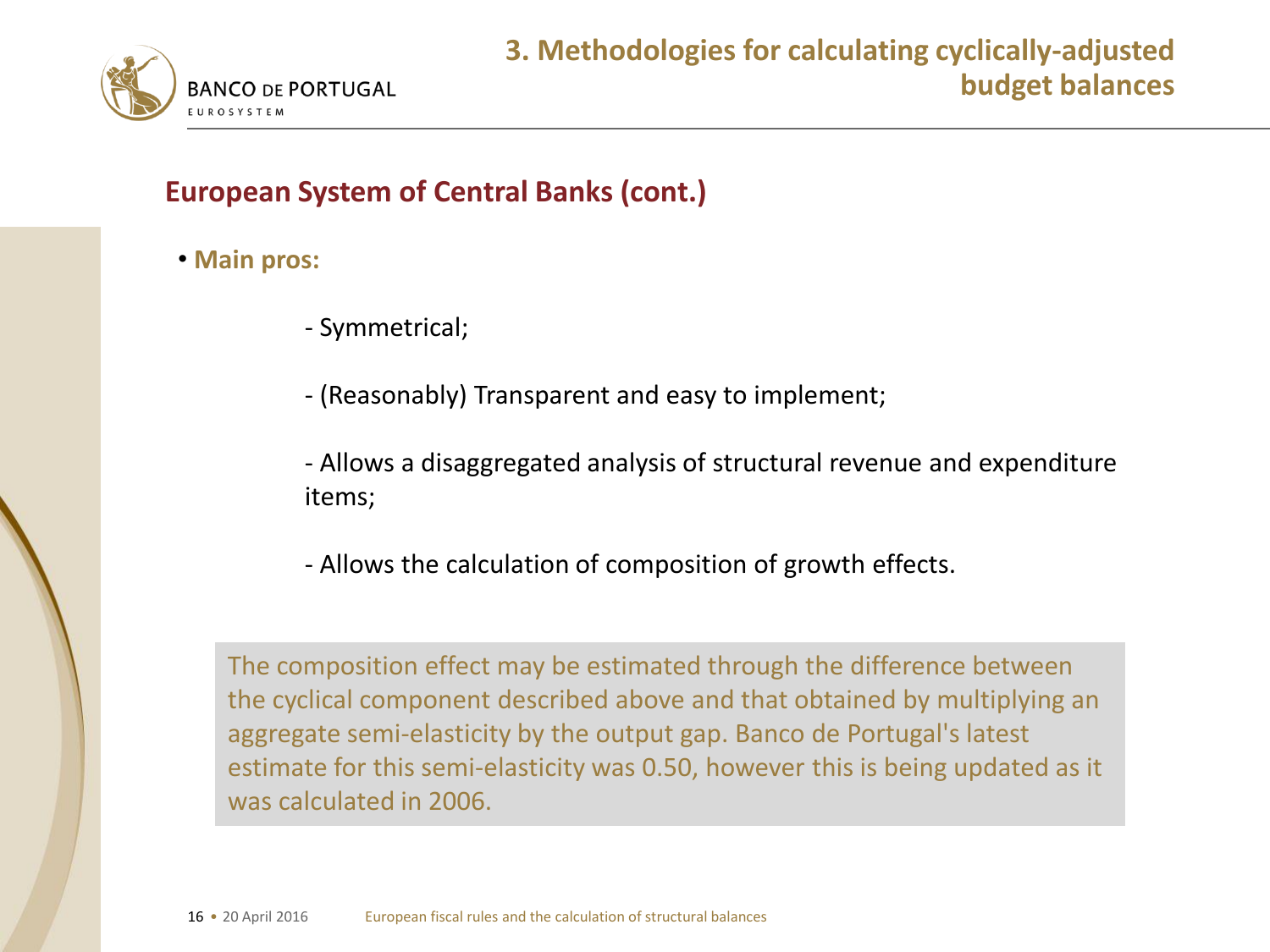

#### **OECD and IMF**

- Both use production function approaches:
	- OECD: Giorno *et al*. (1995); Beffy *et al.* (2006); Price *et al.* (2014)
	- IMF: Hagemann (1999); Bornhorst *et al.* (2011)
- General recommendations for the calculation.
- The specific application is the responsibility of country desk experts.
- No details available and lack of harmonisation amongst countries.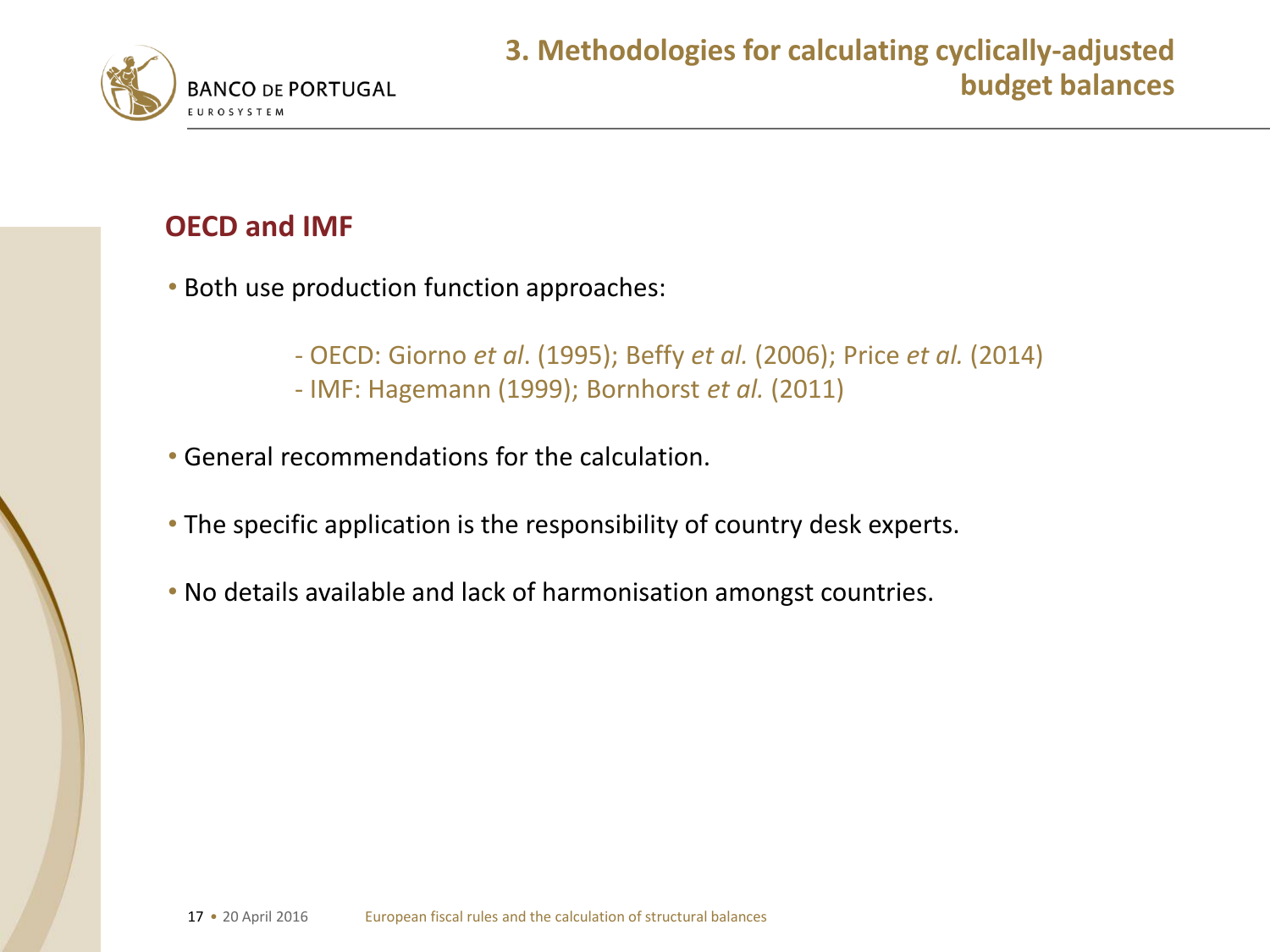

#### **3. Methodologies for calculating cyclically-adjusted budget balances**





**Sources:** European Commission (*Spring 2015 Economic Forecasts*), IMF (*World Economic Outlook April 2015*), OECD (*Economic Outlook June 2015*) and Banco de Portugal.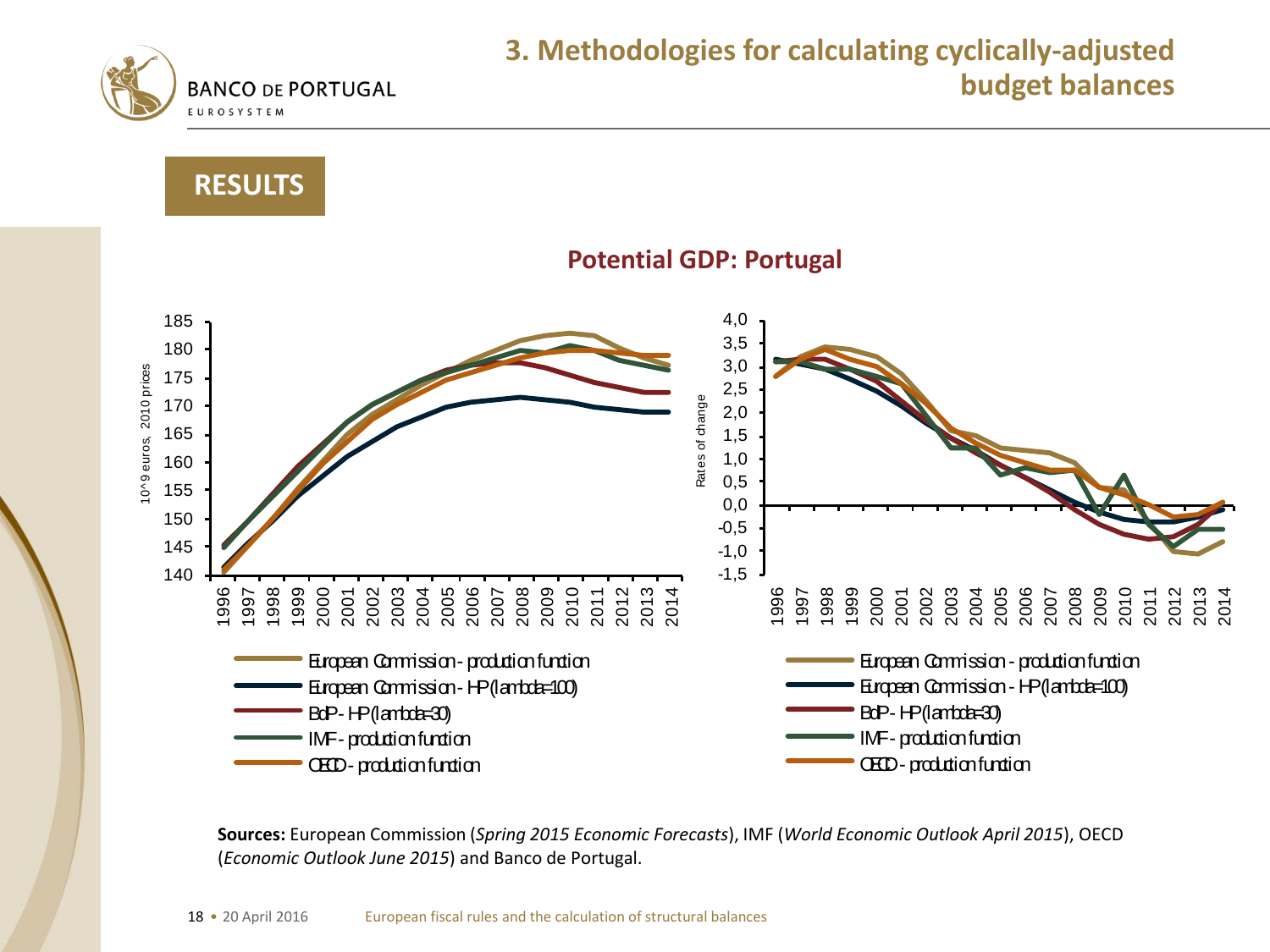

### **RESULTS (cont.)**



**Sources:** European Commission (*Spring 2015 Economic Forecasts*), IMF (*World Economic Outlook April 2015*), OECD (*Economic Outlook June 2015*) and Banco de Portugal.

#### **Output gap: level and change (Portugal)**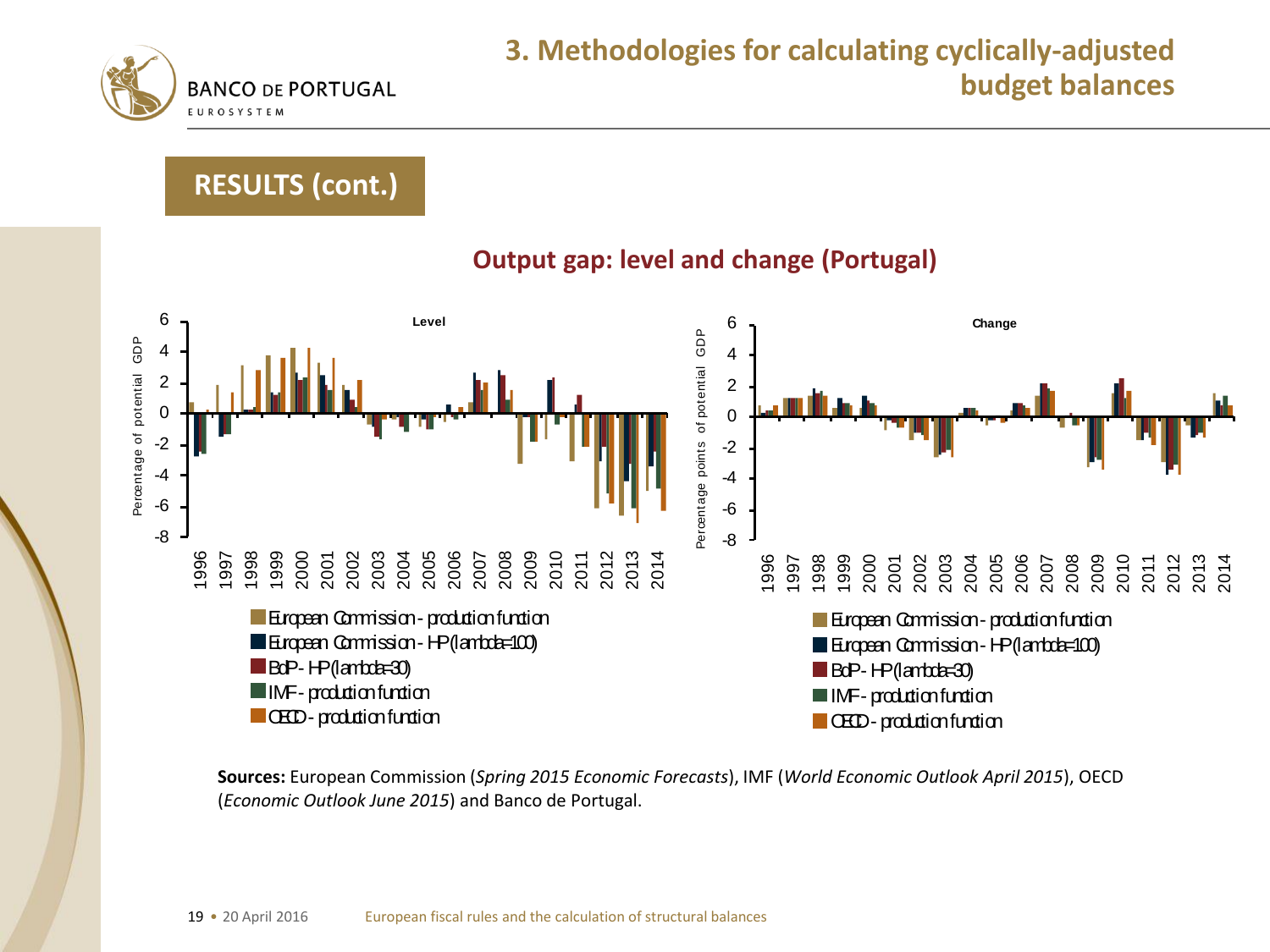

#### **RESULTS (cont.)**



**Sources:** European Commission (*Spring 2015 Economic Forecasts*) and Banco de Portugal.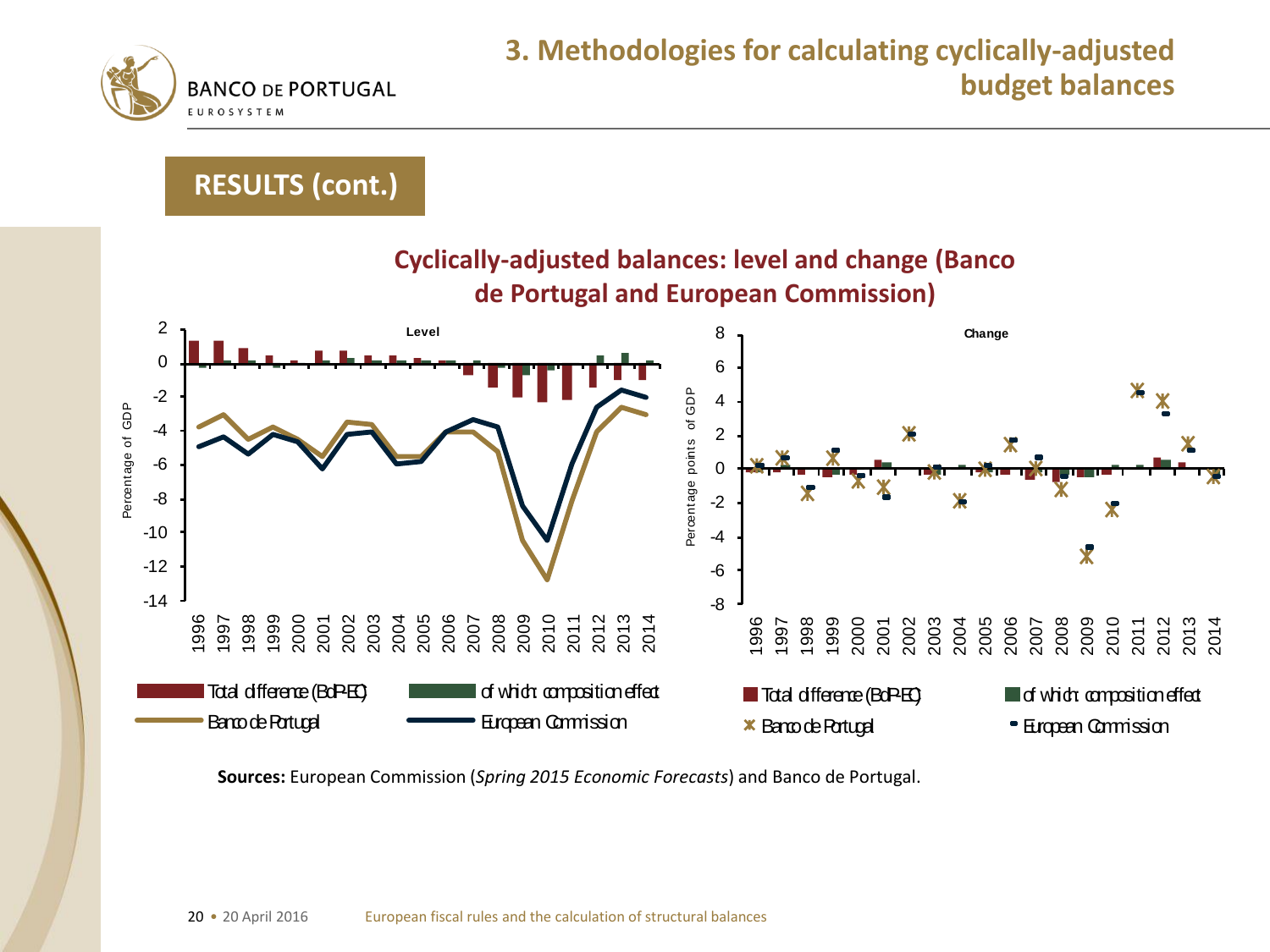

- Conceptually, **temporary measures** may be defined as measures that increase the observed balance over a very limited time, one year for example (one-off measures), or that basically modify their time profile in the medium to long term (self-reversing measures), but with no impact on the underlying budgetary position.
- Temporary measures that worsen the budget balance must be identified with caution, as they may create perverse incentives for policymakers (like for example the impact of natural disasters or judicial decisions).
- Borderline cases include the effects of past events whose full impact is recorded in the present balance, deliveries of large-value military equipment and the budgetary impact of the support to the financial system.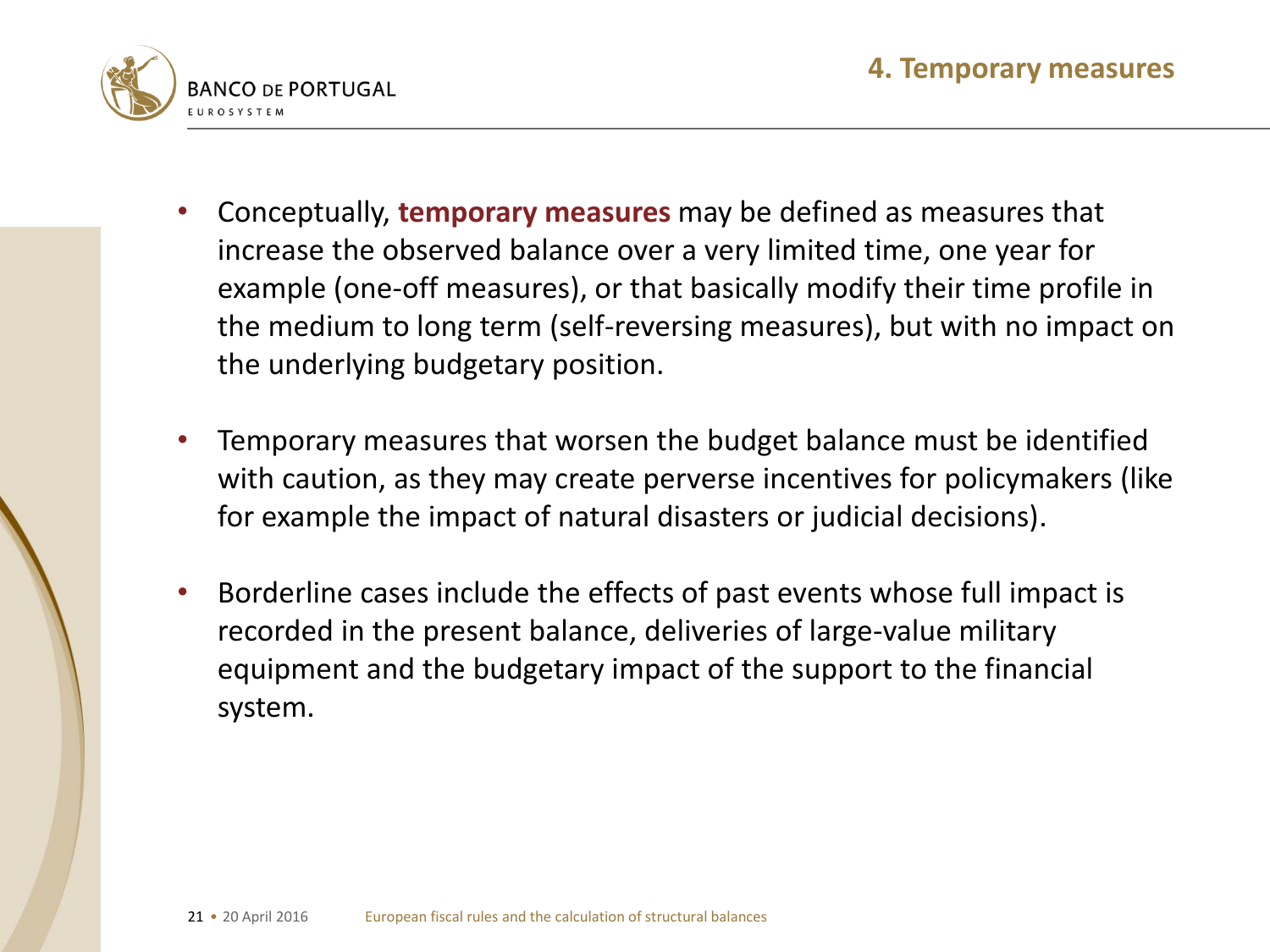

- In 2006, the **European Commission** revised the indicative list of measures and defined four principles to take into account for their identification: **(i)** the impact must be concentrated in one or a very limited number of years; **(ii)** the budgetary effect must be significant, i.e. above 0.1 per cent of GDP; **(iii)** the measures must be non-recurrent, and this criterion must be assessed in the context of related measures; **(iv)** as a rule, deficit-increasing measures should be not be considered.  $\Rightarrow$  updated
- Currently the European Commission releases the overall amount of temporary measures included in total revenue and expenditure for each Member State, but without a breakdown by measure and only from 2010.
- The definition adopted at the **Eurosystem** level shares the basic principles defined by the European Commission.
- In its publications, Banco de Portugal has considered as special factors oneoff transactions that increase the general government deficit, but that may not be treated as temporary measures under the Eurosystem definition.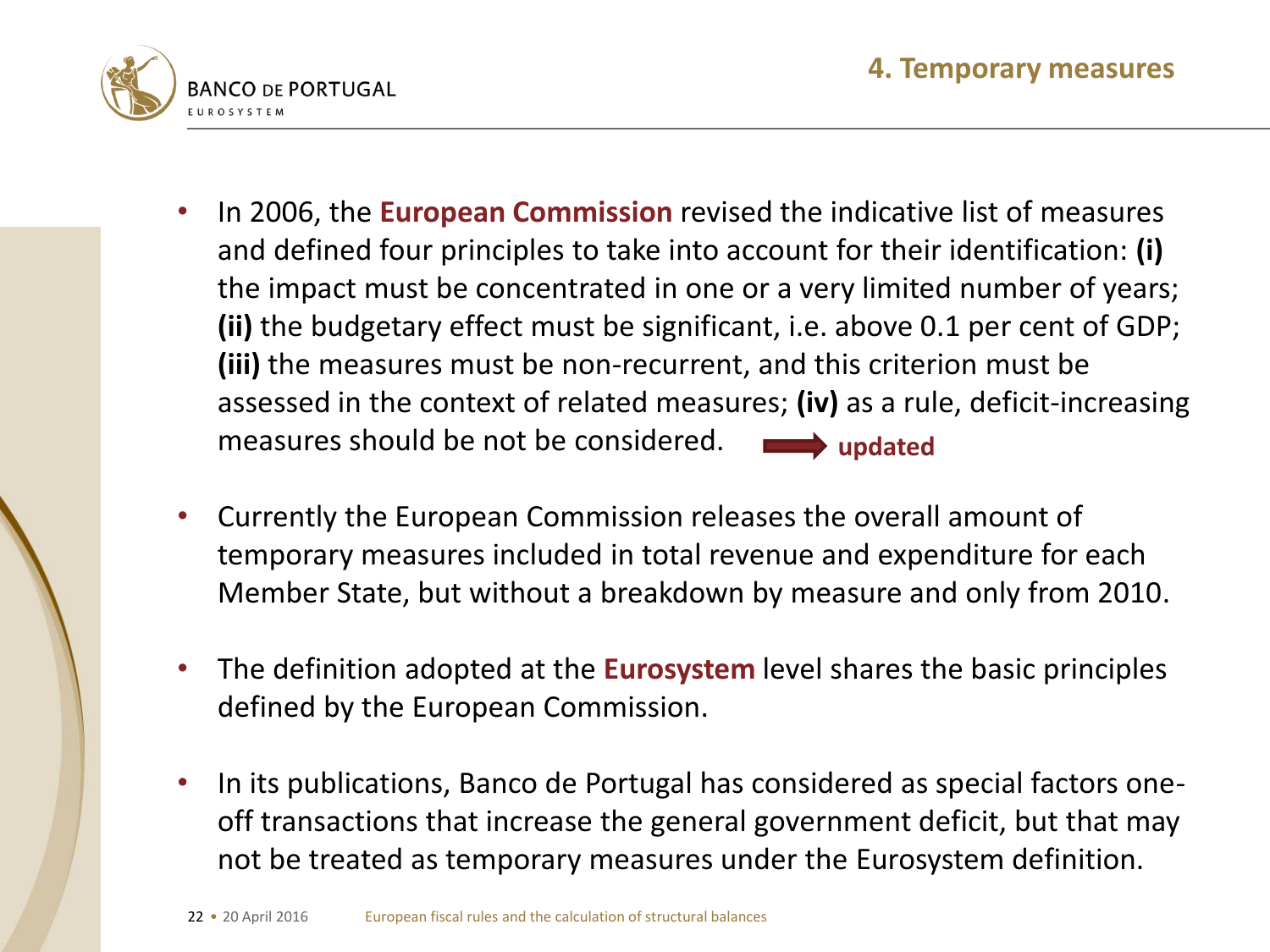

# **EC** – Report on public finances in EMU 2015 (Part II, 3)

#### **Guiding principles for the classification of one-off measures:**

**Principle I – One-off measures are intrinsically non-recurrent**

- **Principle II** The one-off nature of a measure cannot be decreed by law or by an **autonomous government decision**
- **Principle III – Volatile components of revenue and expenditure should not be considered one-off**
- **Principle IV – Deliberate policy actions that increase the deficit do not, as a rule, qualify as one-offs**
- **Principle V – Only measures having a significant impact on the general government balance should be considered one-offs**



**An indicative list of "typical" one-off measures Standard cases not to be considered one-offs**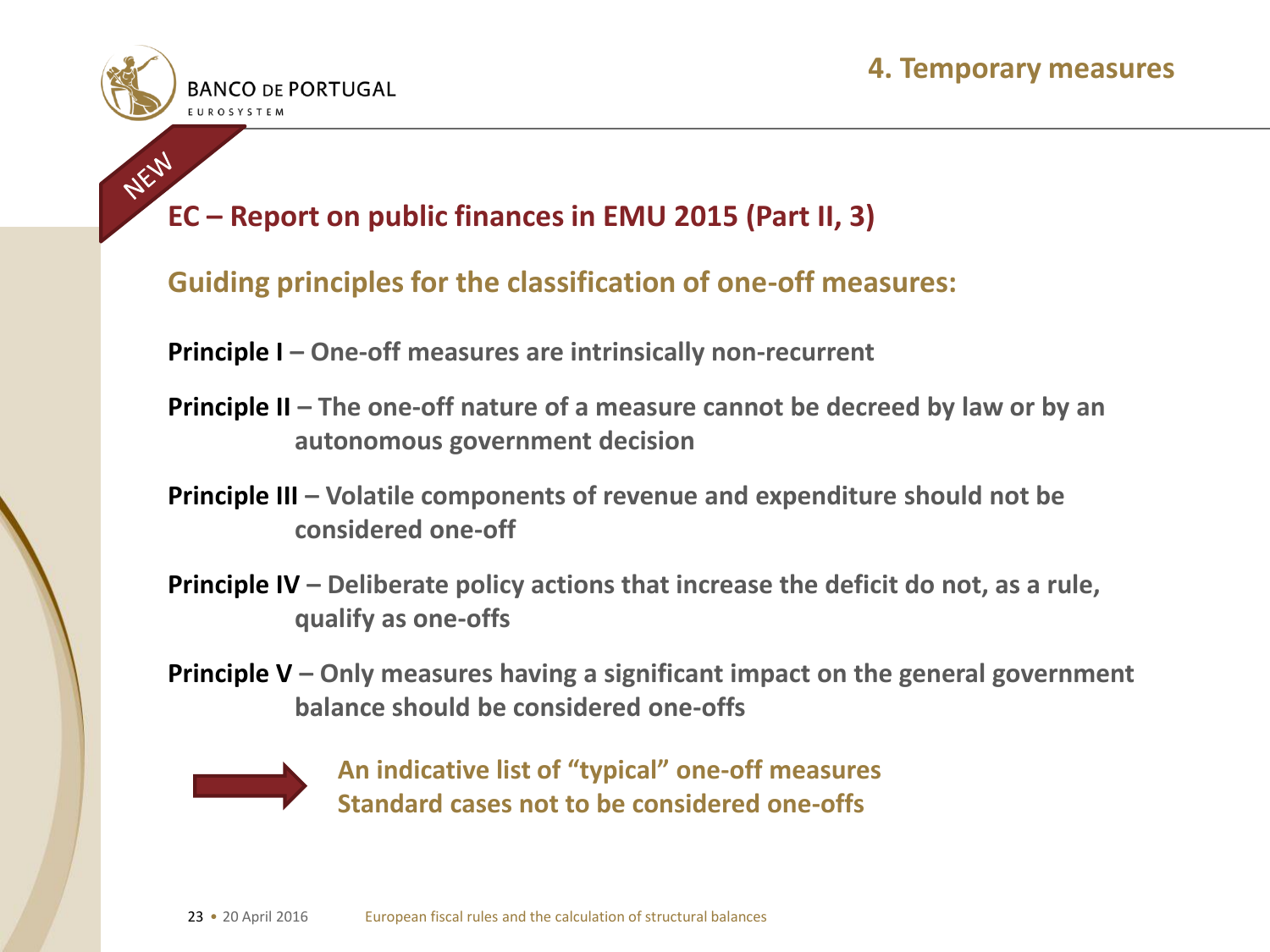

#### **Temporary measures and special factors in Portugal**

*Impact in the budget balance as a percentage of GDP*

|                                                                                       |     |      |     |        |     |     |        |               |        | 2000 2001 2002 2003 2004 2005 2006 2007 2008 2009 2010 2011 2012 2013 2014 |        |        |
|---------------------------------------------------------------------------------------|-----|------|-----|--------|-----|-----|--------|---------------|--------|----------------------------------------------------------------------------|--------|--------|
| Tax amnestie (2002/2003 e 2013)                                                       |     | 0,8  | 0,1 |        |     |     |        |               |        |                                                                            | 0,7    |        |
| Securitisation of tax arrears 2003                                                    |     |      | 1,2 |        |     |     |        |               |        |                                                                            |        |        |
| Personal income tax surcharge 2011                                                    |     |      |     |        |     |     |        |               | 0,4    | 0,1                                                                        |        |        |
| Exceptional taxation scheme for capital<br>held abroad (RERT)                         |     |      |     |        |     |     |        | 0,0           |        | 0,2                                                                        |        |        |
| EU contribution relative to previous<br>years (2005)                                  |     |      |     | $-0,1$ |     |     |        |               |        |                                                                            |        |        |
| Auction for UMTS licences (2000)                                                      | 0,3 |      |     |        |     |     |        |               |        |                                                                            |        |        |
| Other concessions                                                                     |     | 0, 5 |     |        | 0,1 | 1,0 |        | 0,1           |        | 0,2                                                                        |        |        |
| <b>BPN</b>                                                                            |     |      |     |        |     |     |        | $-1,0$        | $-0,3$ | $-0,1$                                                                     |        | $-0,1$ |
| Execution of a guarantee granted to<br><b>BPP</b>                                     |     |      |     |        |     |     |        | $-0,3$        |        |                                                                            |        |        |
| Reclassification of the equity injection<br>in CGD                                    |     |      |     |        |     |     |        |               |        | $-0,4$                                                                     |        |        |
| Reclassification of the equity injection<br>in Banif                                  |     |      |     |        |     |     |        |               |        |                                                                            | $-0,4$ |        |
| Delivery of military equipment                                                        |     |      |     |        |     |     | $-0,2$ | $-0,7$        |        |                                                                            |        |        |
| Transfer of PPP's assets to GG                                                        |     |      |     |        |     |     |        | $-0,4$        | $-0,1$ |                                                                            |        |        |
| Recording of Madeira debt                                                             |     |      |     |        |     |     |        | $-0,5$        |        |                                                                            |        |        |
| Reclassification of Via Madeira                                                       |     |      |     |        |     |     |        |               | $-0,2$ |                                                                            |        |        |
| Reclassification of debt of two public<br>transport corporations (Carris and<br>STCP) |     |      |     |        |     |     |        |               |        |                                                                            |        | $-0,7$ |
| Assumption of guaranteed debt of<br>Fundo de Contragarantia Mútuo                     |     |      |     |        |     |     |        |               |        |                                                                            |        | $-0,1$ |
| <b>TOTAL</b>                                                                          | 0.3 | 1,3  | 1,3 | $-0.1$ | 0,1 | 1,0 |        | $-0,2$ $-2,8$ | $-0,2$ | 0,0                                                                        | 0,3    | $-0,9$ |

• The Special Issue presents in annex a table with the temporary measures and special factors considered by Banco de Portugal.

Sources: Statistics Portugal, Ministry of Finance and Banco de Portugal.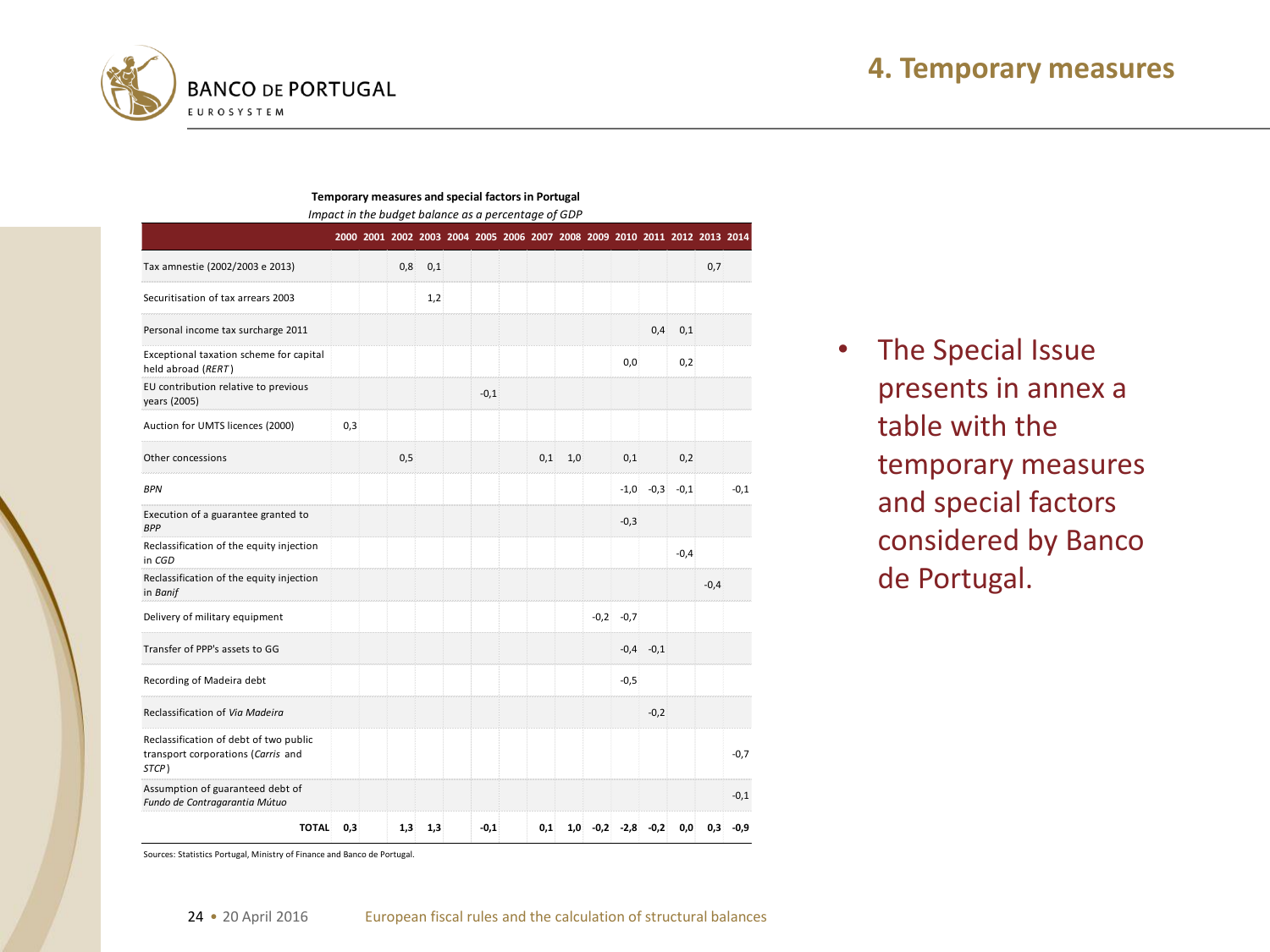





**Temporary measures and other one-off factors :** 

**Sources:** European Commission (*Spring 2015 Economic Forecasts*), OECD (*Economic Outlook June 2015*) and Banco de Portugal.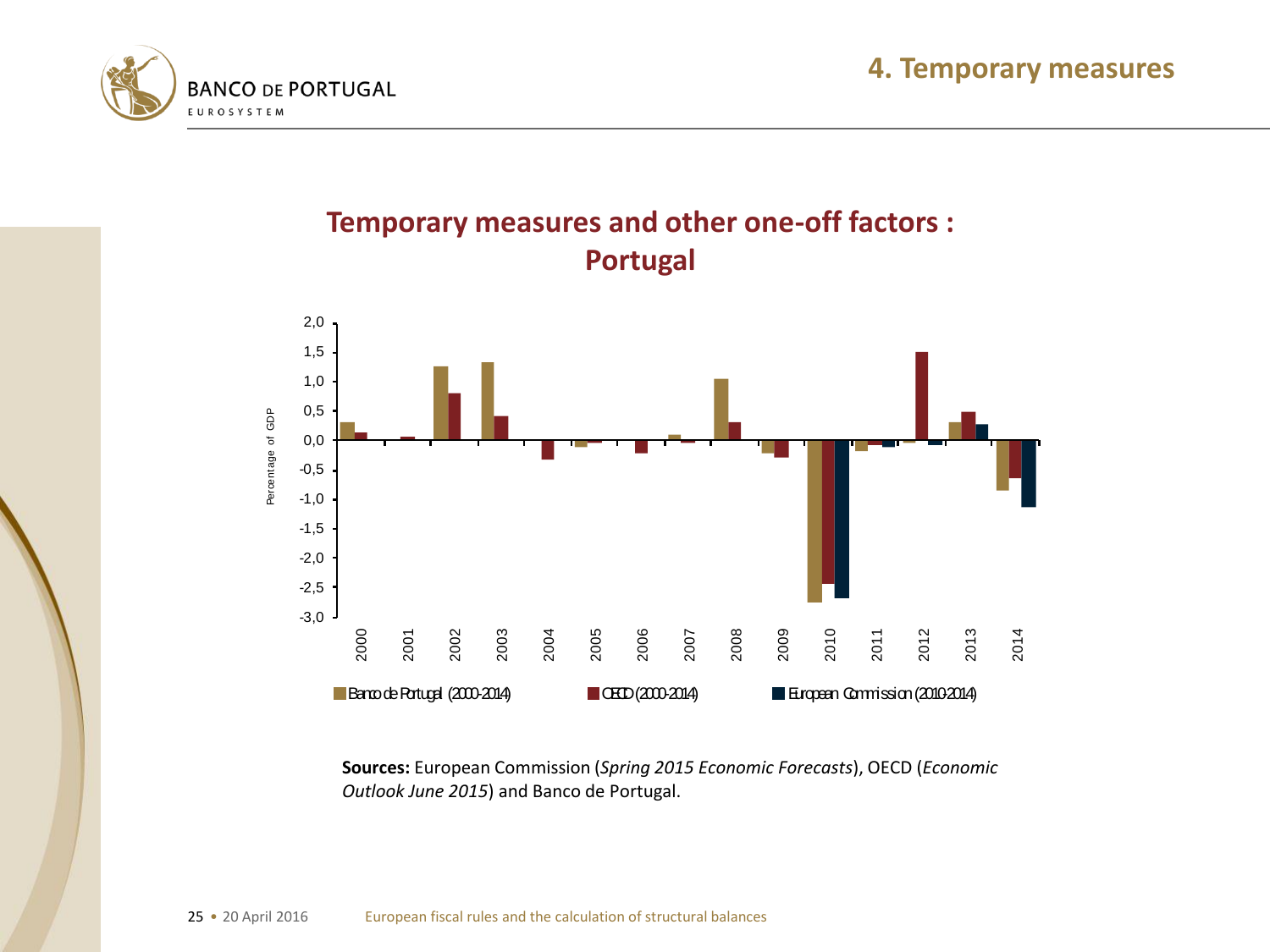



**Sources:** European Commission (*Spring 2015 Economic Forecasts*), IMF (*World Economic Outlook April 2015*), OECD (*Economic Outlook June 2015*) and Banco de Portugal.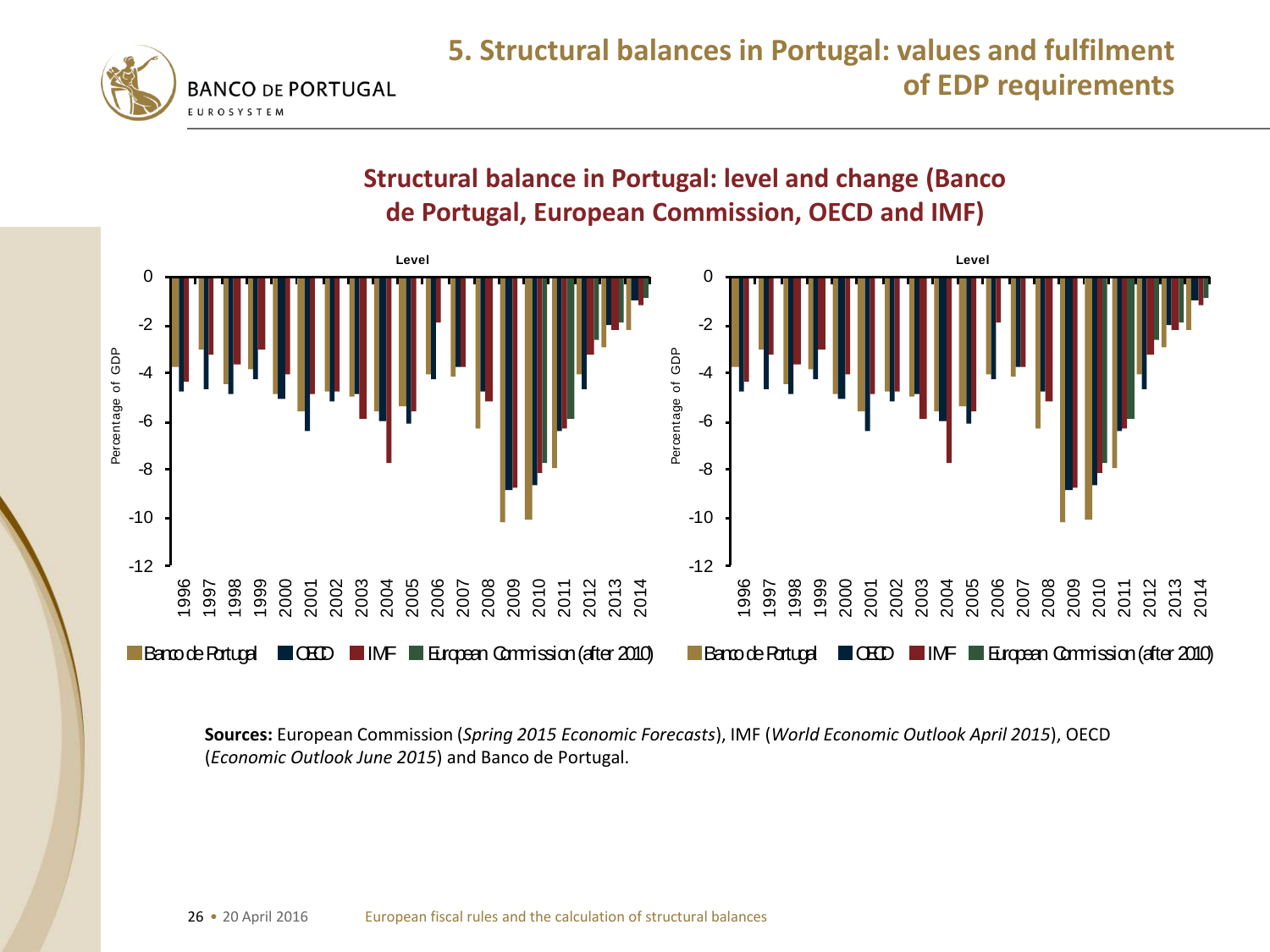

#### **Structural balance in Portugal: level and change**

As a percentage of GDP

|                            | 2010    | 2011   | 2012   | 2013   | 2014   | 2011 | 2012 | 2013    | 2014 | 2010-<br>2014 |
|----------------------------|---------|--------|--------|--------|--------|------|------|---------|------|---------------|
|                            |         |        | levels |        |        |      |      | changes |      |               |
| Banco de Portugal          | $-10,0$ | $-8,0$ | $-4,1$ | $-2,9$ | $-2,2$ | 2,1  | 3,9  | 1,2     | 0,7  | 7,9           |
| <b>European Commission</b> | -7,7    | $-5,8$ | $-2,6$ | $-1,8$ | $-0,8$ | 1,9  | 3,3  | 0,7     | 1,0  | 6,9           |
| <b>OECD</b>                | $-8,6$  | $-6,4$ | $-4,7$ | $-2,0$ | $-1,0$ | 2,2  | 1,7  | 2,6     | 1,0  | 7,6           |
| <b>IMF</b>                 | $-8,2$  | $-6,3$ | $-3,2$ | $-2,2$ | $-1,2$ | 1,9  | 3,1  | 1,0     | 1,0  | 7,0           |

**Sources:** European Commission (*Spring 2015 Economic Forecasts*), IMF (*World Economic Outlook April 2015*), OECD (*Economic Outlook June 2015*) and Banco de Portugal.

• Substantial differences in terms of levels but much smaller in terms of changes.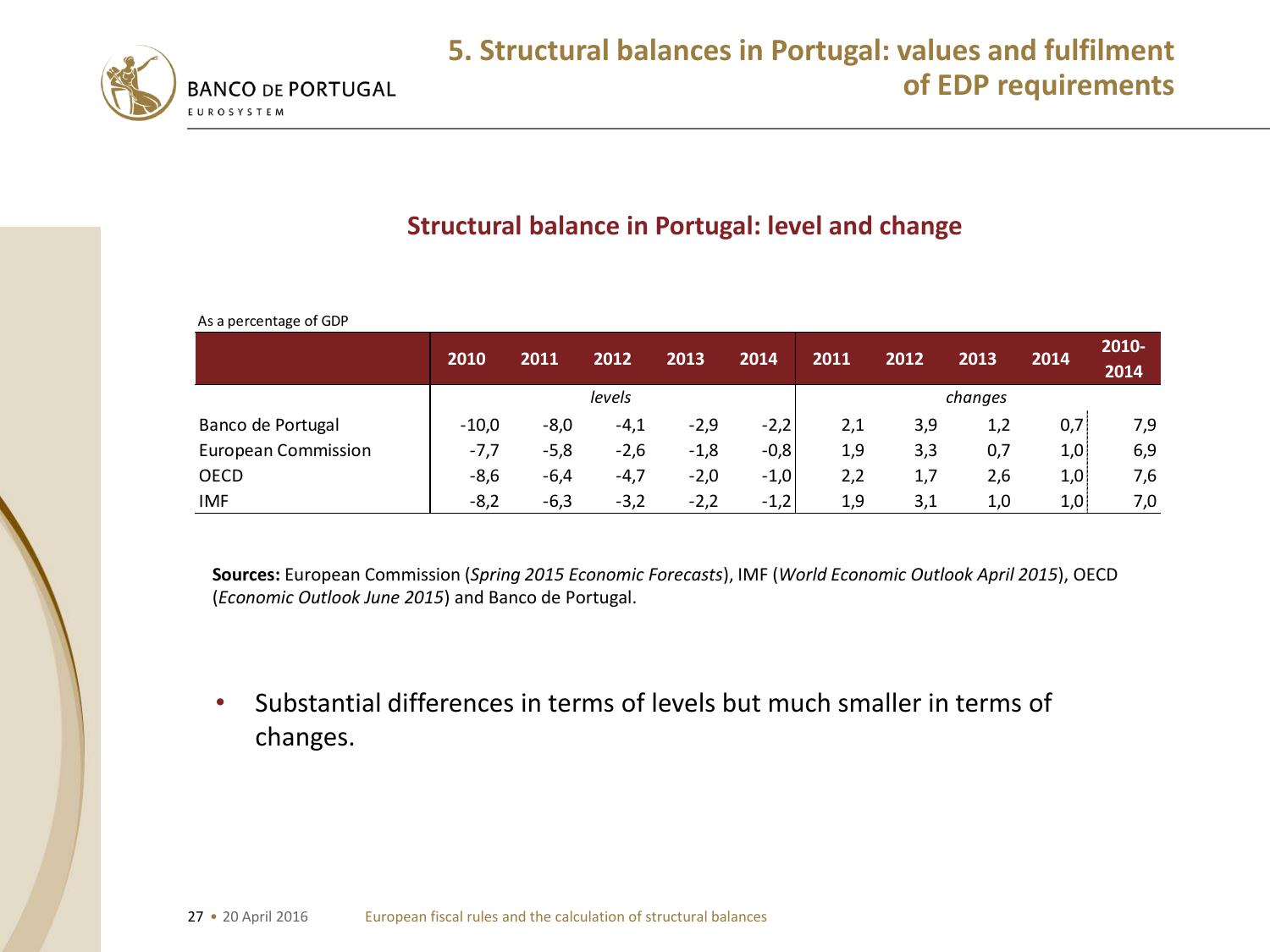

#### **Assessment of the fulfilment of the requirements of the corrective arm of the Pact in Portugal**

|                                                                | 2013                          | 2014                          | 2015                          |                               |  |
|----------------------------------------------------------------|-------------------------------|-------------------------------|-------------------------------|-------------------------------|--|
| As a percentage of GDP                                         | European<br><b>Commission</b> | European<br><b>Commission</b> | <b>Stability</b><br>Programme | European<br><b>Commission</b> |  |
| <b>Budget balance</b>                                          |                               |                               |                               |                               |  |
| Actual balance                                                 | -4,8                          | $-4,5$                        | $-2,7$                        | $-3,1$                        |  |
| EDP requirement                                                | $-5,5$                        | -4,0                          |                               | $-2,5$                        |  |
| Fiscal effort - Change in structural balance                   |                               |                               |                               |                               |  |
| Fiscal effort                                                  | 0,7                           | 1,0                           | $-0,3$                        | $-0,8$                        |  |
| Cumulative change since 2013                                   | 0,7                           | 1,7                           | 1,4                           | 0,9                           |  |
| EDP requirement                                                | 0,6                           | 1,4                           |                               | 0,5                           |  |
| Cumulative EDP requirement since 2013                          | 0,6                           | 2,0                           | 2,5                           |                               |  |
| Adjusted fiscal effort - Adjusted change in structural balance |                               |                               |                               |                               |  |
| Adjusted fiscal effort                                         | $-0,8$                        | 0,8                           |                               | $-1,2$                        |  |
| Cumulative adjusted change since 2013                          | $-0,8$                        | 0,0                           |                               | $-1,2$                        |  |
| EDP requirement                                                | 0,6                           | 1,4                           |                               | 0,5                           |  |
| Cumulative EDP requirement since 2013                          | 0,6                           | 2,0                           |                               | 2,5                           |  |
| Source: European Commission.                                   |                               |                               |                               |                               |  |

Note: The adjusted fiscal effort in 2013 was obtained as the difference between the cumulative adjusted change in 2014 and the 2014 value.

#### **Winter forecast: -0.5%**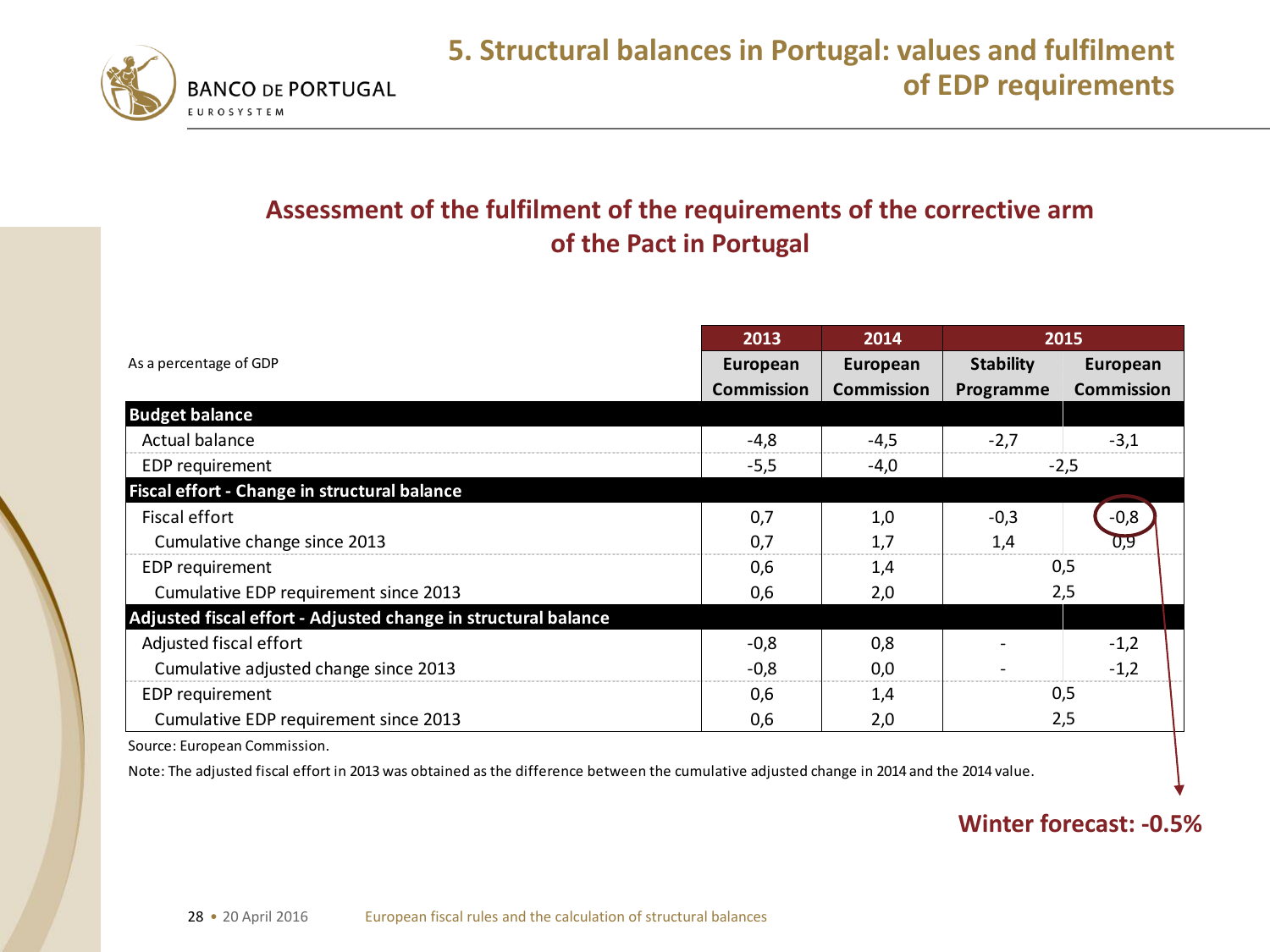

- The **traditional approach** that uses the change in the structural balance as an indicator of the budgetary policy stance is well documented in the literature. However, it has been subject to some criticism.
- Literature has arisen recently (since 2010 in particular), which proposes the use of bottom-up indicators built on a metric for the discretionary measures adopted by the fiscal authorities (**narrative approach**). This approach also presents substantial calculation difficulties.
- In 2013 the European Commission proposed a mixed indicator called **Discretionary Fiscal Effort** (DFE), which in general terms uses the narrative approach for revenues and the traditional approach for expenditure.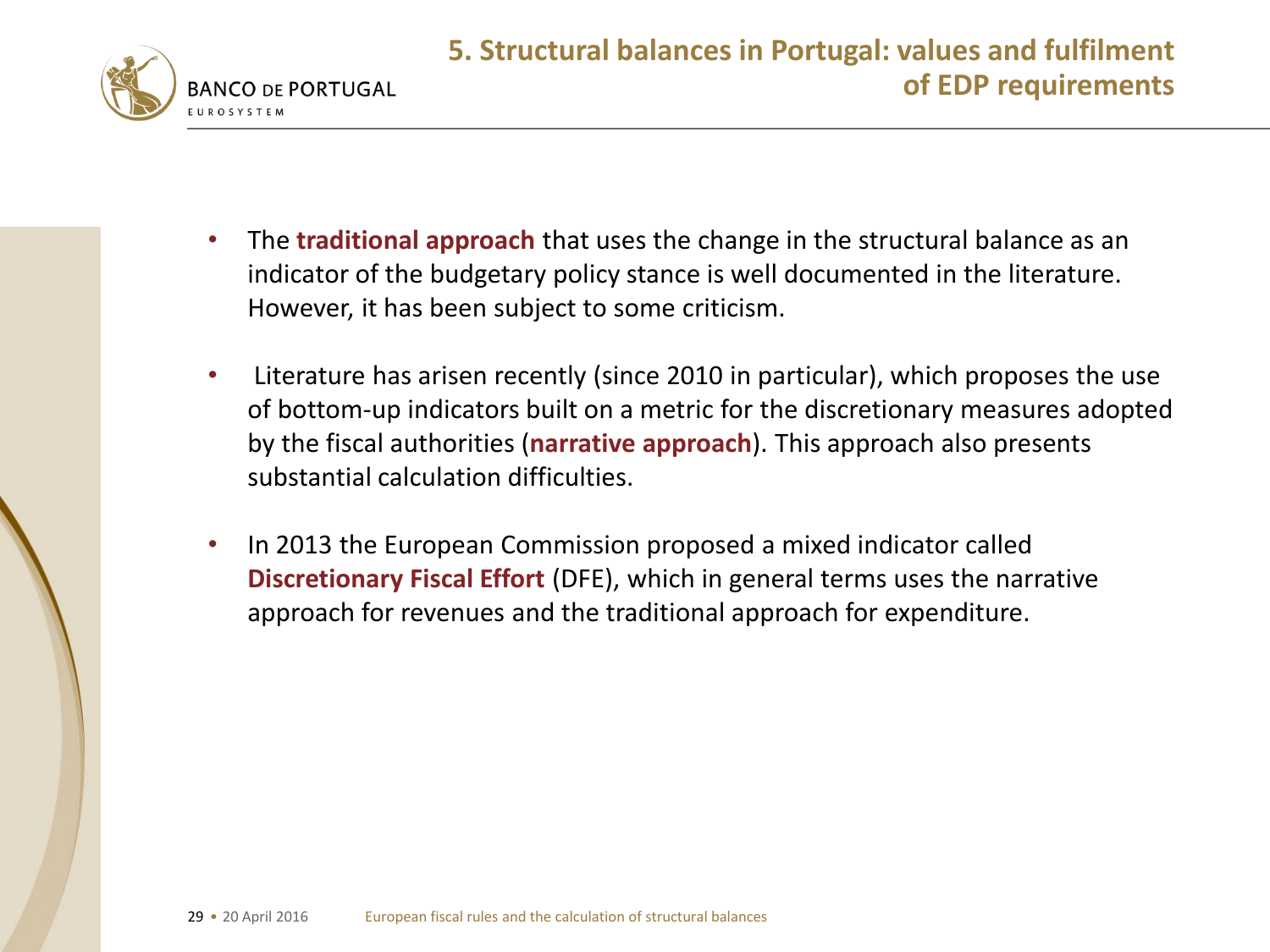

- The differences between the current estimates of the structural balance in Portugal computed by the European Commission, the IMF, the OECD and Banco de Portugal are very significant.
- However, these differences narrow sharply when the annual changes are considered instead of the indicator's levels.
- Greater transparency could perform a very important role in boosting the credibility and the degree of utilisation of the indicator.
- Even having in mind all its inherent limitations, this is undoubtedly a fundamental indicator whose usefulness goes far beyond the assessment of the Stability and Growth Pact requirements.
- Using this indicator to assess fiscal policy does not replace the need however to undertake complementary analysis of the actual balance, based on information as granular as possible.
- The quality of the analysis undertaken depends on the knowledge of the methodologies and limitations underlying its computation.